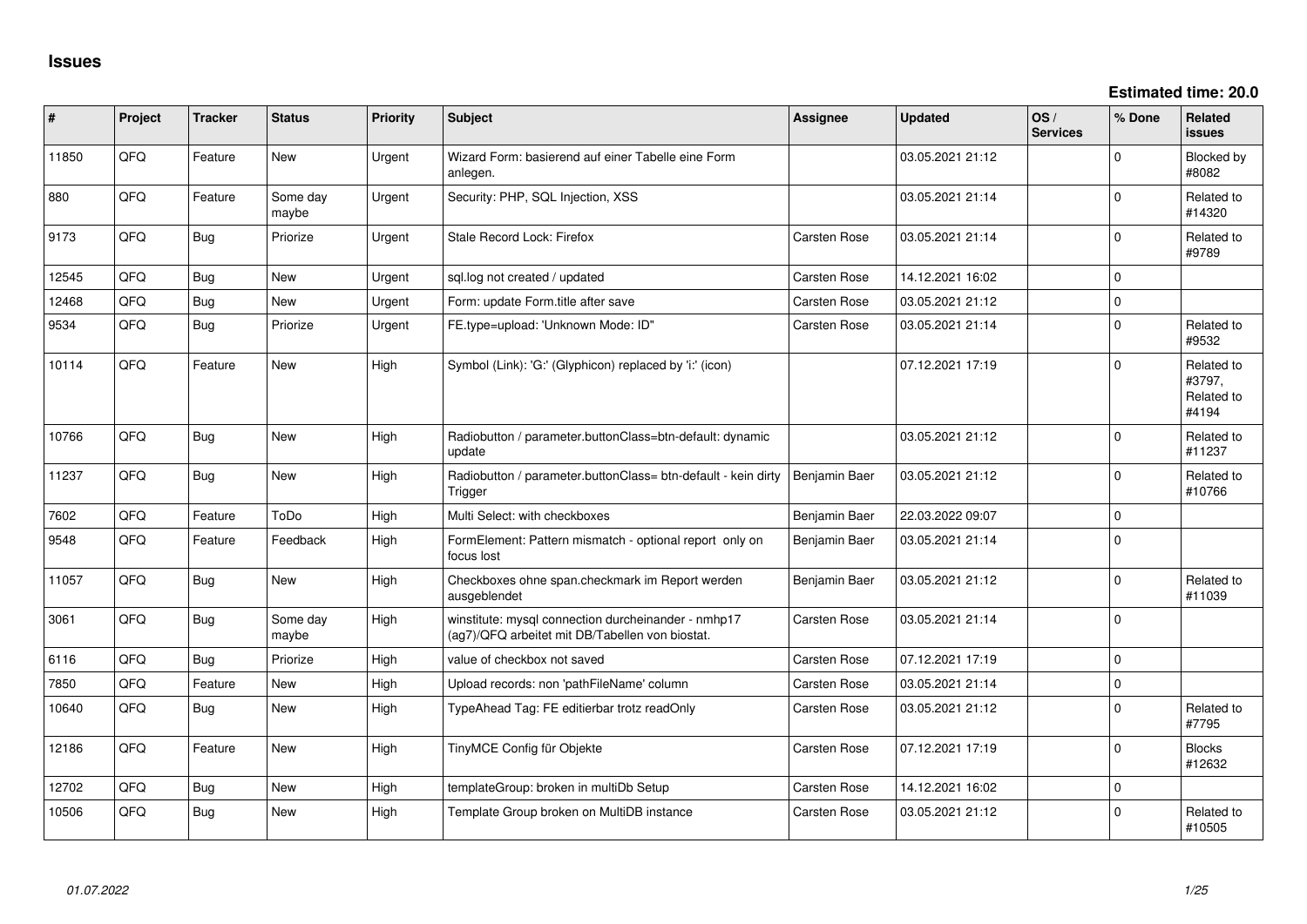| #     | Project | <b>Tracker</b> | <b>Status</b>     | <b>Priority</b> | <b>Subject</b>                                                                               | <b>Assignee</b>     | <b>Updated</b>   | OS/<br><b>Services</b> | % Done         | Related<br><b>issues</b>                                               |
|-------|---------|----------------|-------------------|-----------------|----------------------------------------------------------------------------------------------|---------------------|------------------|------------------------|----------------|------------------------------------------------------------------------|
| 4258  | QFQ     | Feature        | Some day<br>maybe | High            | <b>System Defaults: Forms</b>                                                                | <b>Carsten Rose</b> | 03.05.2021 21:14 |                        | $\Omega$       |                                                                        |
| 10081 | QFQ     | Bug            | <b>New</b>        | High            | Stale record lock after 'forbidden' character                                                | <b>Carsten Rose</b> | 03.05.2021 21:12 |                        | $\Omega$       | Related to<br>#10082,<br>Related to<br>#9789                           |
| 12532 | QFQ     | Feature        | <b>New</b>        | High            | SIP-Parameter bei Seitenaufruf in Browser-Console<br>anzeigen                                | <b>Carsten Rose</b> | 07.12.2021 17:19 |                        | $\overline{0}$ | Related to<br>#11893,<br>Related to<br>#14187                          |
| 9121  | QFQ     | Bug            | Priorize          | High            | sip links have r and __dbIndexData set                                                       | <b>Carsten Rose</b> | 12.06.2021 10:41 |                        | $\mathbf 0$    |                                                                        |
| 3727  | QFQ     | Feature        | <b>New</b>        | High            | Security: Session Hijacking erschweren                                                       | Carsten Rose        | 03.05.2021 21:14 |                        | $\mathbf 0$    |                                                                        |
| 12974 | QFQ     | <b>Bug</b>     | New               | High            | Sanitize Queries in Action-Elements                                                          | <b>Carsten Rose</b> | 07.12.2021 17:19 |                        | $\mathbf 0$    |                                                                        |
| 3967  | QFQ     | Feature        | Some day<br>maybe | High            | Report: Checkbox, Radio, Dropdown, Input welches ohne<br>Submit funktioniert - 'Inline-Form' | Carsten Rose        | 03.05.2021 21:14 |                        | $\overline{0}$ |                                                                        |
| 9789  | QFQ     | Bug            | In Progress       | High            | Record Lock: release to early on 'leave page'                                                | Carsten Rose        | 10.01.2022 09:25 |                        | 100            | Related to<br>#10081,<br>Related to<br>#9173,<br>Related to<br>#8702   |
| 3109  | QFQ     | Bug            | Some day<br>maybe | High            | RealUrl: Links werden nicht korrekt gerendert                                                | Carsten Rose        | 03.05.2021 21:14 |                        | $\overline{0}$ |                                                                        |
| 14187 | QFQ     | Feature        | <b>New</b>        | High            | qfq.log: show current URL                                                                    | <b>Carsten Rose</b> | 28.05.2022 11:02 |                        | $\overline{0}$ | Related to<br>#13933,<br>Related to<br>#12532,<br>Related to<br>#11893 |
| 12395 | QFQ     | Bug            | ToDo              | High            | QFQ Function: Result two times shown                                                         | Carsten Rose        | 18.02.2022 08:59 |                        | $\mathbf 0$    |                                                                        |
| 12463 | QFQ     | Bug            | ToDo              | High            | QFQ Function: 'function' and 'sql' on same level - output of<br>sql is shown two times.      | Carsten Rose        | 15.12.2021 16:31 |                        | $\overline{0}$ |                                                                        |
| 8204  | QFQ     | Feature        | Priorize          | High            | Position 'required mark'                                                                     | <b>Carsten Rose</b> | 16.06.2021 13:44 |                        | $\mathbf 0$    |                                                                        |
| 8668  | QFQ     | Bug            | <b>New</b>        | High            | Pill disabled: dyamic mode 'hidden' not respected - FE is still<br>required                  | <b>Carsten Rose</b> | 03.05.2021 21:14 |                        | $\overline{0}$ |                                                                        |
| 5715  | QFQ     | Feature        | New               | High            | PDF Caching                                                                                  | Carsten Rose        | 03.05.2021 21:14 |                        | $\Omega$       | Related to<br>#5851,<br>Related to<br>#6357                            |
| 7650  | QFQ     | <b>Bug</b>     | New               | High            | Optional do not show 'required' sign on FormElement                                          | Carsten Rose        | 03.05.2021 21:14 |                        | $\overline{0}$ |                                                                        |
| 10508 | QFQ     | <b>Bug</b>     | New               | High            | Multi Form broken on Multi DB Instance                                                       | Carsten Rose        | 03.05.2021 21:12 |                        | $\overline{0}$ |                                                                        |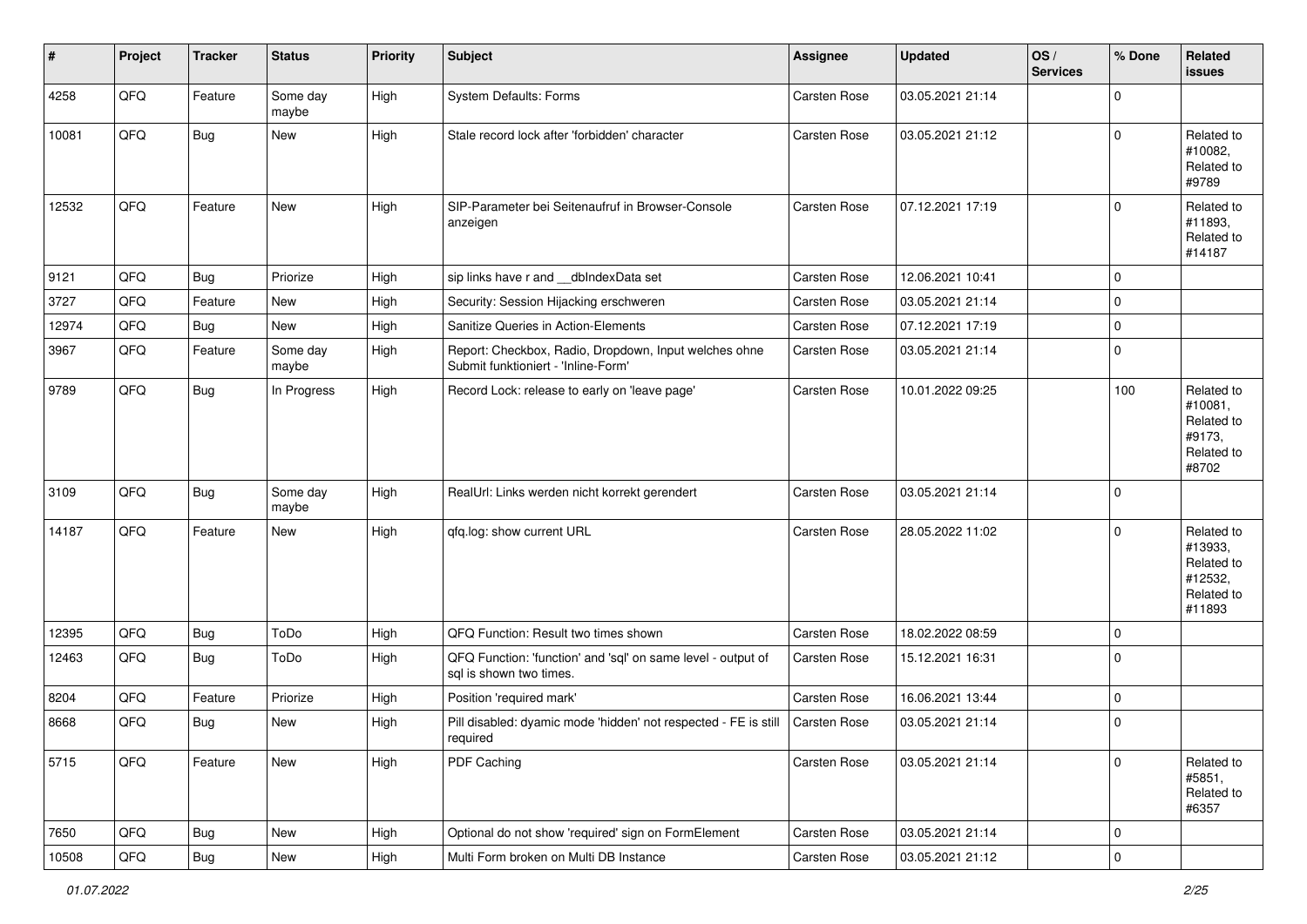| #     | Project | <b>Tracker</b> | <b>Status</b>     | <b>Priority</b> | <b>Subject</b>                                                                                                                        | Assignee            | <b>Updated</b>   | OS/<br><b>Services</b> | % Done      | Related<br><b>issues</b>                        |
|-------|---------|----------------|-------------------|-----------------|---------------------------------------------------------------------------------------------------------------------------------------|---------------------|------------------|------------------------|-------------|-------------------------------------------------|
| 5459  | QFQ     | Bug            | New               | High            | Multi DB: spread system tables between 'QFQ' and<br>'Data'-DB                                                                         | Carsten Rose        | 03.05.2021 21:14 |                        | $\Omega$    | Related to<br>#4720                             |
| 9517  | QFQ     | Feature        | In Progress       | High            | Input multiple tags with typeahead                                                                                                    | <b>Carsten Rose</b> | 03.05.2021 21:14 |                        | 40          | Related to<br>#10150                            |
| 12513 | QFQ     | Bug            | New               | High            | Implement server side check of maxlength                                                                                              | <b>Carsten Rose</b> | 07.12.2021 17:19 |                        | $\mathbf 0$ |                                                 |
| 3570  | QFQ     | Bug            | Some day<br>maybe | High            | Formular mit prmitnew permitEdit=Always wird nicht<br>aufgerufen (ist leer)                                                           | Carsten Rose        | 03.05.2021 21:14 |                        | $\Omega$    |                                                 |
| 8083  | QFQ     | Bug            | New               | High            | FormEditor: primary table list does not respect<br>'indexDb={{indexData:Y}}'                                                          | Carsten Rose        | 03.05.2021 21:14 |                        | $\Omega$    | Has<br>duplicate<br>#6678                       |
| 9347  | QFQ     | <b>Bug</b>     | <b>New</b>        | High            | FE.type=upload with dynamic show/hidden: required not<br>detected                                                                     | <b>Carsten Rose</b> | 12.06.2021 10:40 |                        | $\Omega$    | Related to<br>#5305,<br>Related to<br>#12398    |
| 7899  | QFQ     | Bug            | New               | High            | Fe.type=password / retype / required: always complain about   Carsten Rose<br>missing value                                           |                     | 03.05.2021 21:14 |                        | $\mathbf 0$ |                                                 |
| 9531  | QFQ     | Bug            | New               | High            | FE File: Dynamic Update / modeSql / required detected even<br>it not set                                                              | Carsten Rose        | 11.06.2021 20:32 |                        | $\Omega$    | Related to<br>#12398                            |
| 12670 | QFQ     | Bug            | New               | High            | Dropdown-Menu classes können nicht mehr angegeben<br>werden                                                                           | <b>Carsten Rose</b> | 07.12.2021 17:19 |                        | $\Omega$    |                                                 |
| 5221  | QFQ     | <b>Bug</b>     | New               | High            | Download Dialog: Bleibt stehen in FF wenn Datei<br>automatisch gespeichert wird.                                                      | Carsten Rose        | 03.05.2021 21:14 |                        | $\mathbf 0$ |                                                 |
| 3990  | QFQ     | Feature        | Some day<br>maybe | High            | custom class definition: add space automatically                                                                                      | Carsten Rose        | 03.05.2021 21:14 |                        | 0           |                                                 |
| 8082  | QFQ     | Feature        | Priorize          | High            | Contact form without saving record                                                                                                    | <b>Carsten Rose</b> | 07.12.2021 15:20 |                        | $\Omega$    | Related to<br>#8587,<br><b>Blocks</b><br>#11850 |
| 4279  | QFQ     | <b>Bug</b>     | Some day<br>maybe | High            | config.linkVars lost                                                                                                                  | <b>Carsten Rose</b> | 03.05.2021 21:14 |                        | 0           |                                                 |
| 11893 | QFQ     | Feature        | New               | High            | Broken SIP: a) only report one time, b) only report in main<br>column                                                                 | <b>Carsten Rose</b> | 12.05.2021 12:13 |                        | $\Omega$    | Related to<br>#12532,<br>Related to<br>#14187   |
| 8431  | QFQ     | <b>Bug</b>     | New               | High            | autocron.php with wrong path                                                                                                          | Carsten Rose        | 03.05.2021 21:14 |                        | 0           |                                                 |
| 3848  | QFQ     | Feature        | Some day<br>maybe | High            | Antivirus check fuer Upload files in qfq?                                                                                             | Carsten Rose        | 03.05.2021 21:14 |                        | $\mathbf 0$ | Related to<br>#4131                             |
| 8962  | QFQ     | Feature        | New               | High            | allow for form fields with identical names                                                                                            | Carsten Rose        | 03.05.2021 21:14 |                        | $\mathbf 0$ |                                                 |
| 12544 | QFQ     | Feature        | New               | High            | a) ' AS _link' new also as ' AS _format', b) sortierung via<br>'display: none;', c) '_format' benoeitgt nicht zwingend<br>u/U/p/m/z/d | Carsten Rose        | 14.12.2021 16:03 |                        | $\Omega$    |                                                 |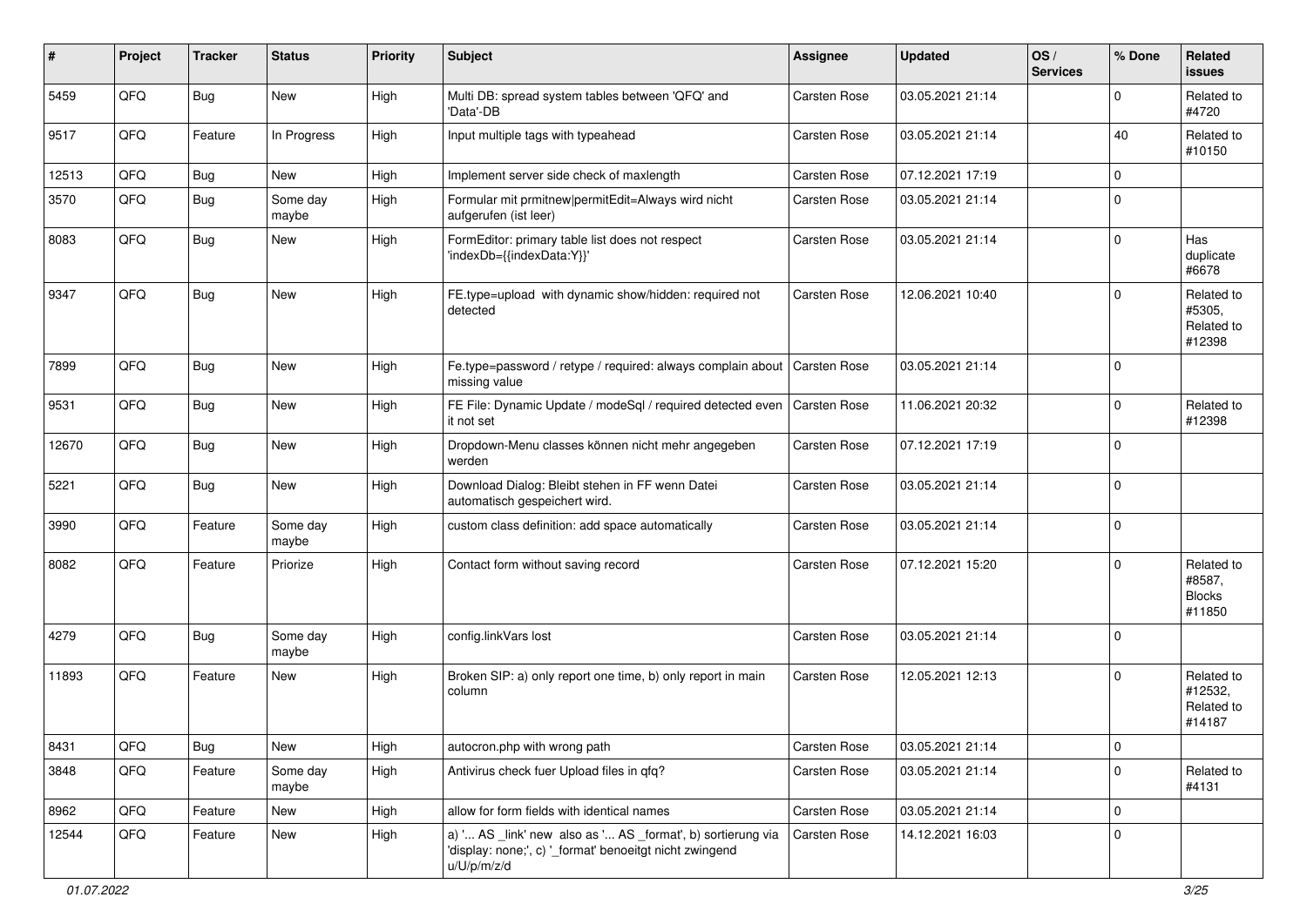| ∦     | Project | <b>Tracker</b> | <b>Status</b>     | Priority | <b>Subject</b>                                                                       | <b>Assignee</b> | <b>Updated</b>   | OS/<br><b>Services</b> | % Done      | Related<br>issues    |
|-------|---------|----------------|-------------------|----------|--------------------------------------------------------------------------------------|-----------------|------------------|------------------------|-------------|----------------------|
| 9052  | QFQ     | Feature        | Feedback          | High     | Report: CodeMirror with SQL Syntax Highlight in FE                                   | Enis Nuredini   | 08.06.2022 10:25 |                        | $\Omega$    |                      |
| 13757 | QFQ     | Feature        | <b>New</b>        | High     | QR / Bar-Code Plugin                                                                 | Enis Nuredini   | 19.03.2022 17:43 |                        | 0           |                      |
| 8891  | QFQ     | Bug            | New               | High     | formSubmitLog: do not log passwords                                                  | Enis Nuredini   | 25.03.2022 09:06 |                        | $\mathbf 0$ |                      |
| 13716 | QFQ     | <b>Bug</b>     | New               | High     | Firefox ask to store username/password                                               | Enis Nuredini   | 30.05.2022 09:31 |                        | $\mathbf 0$ | Related to<br>#13827 |
| 12066 | QFQ     | Bug            | New               | High     | enterAsSubmit: Forward wird nicht ausgeführt                                         | Enis Nuredini   | 29.05.2022 09:23 |                        | 0           |                      |
| 11630 | QFQ     | Bug            | Feedback          | High     | Bitte check ob CALL() in 20.11.0 noch so funktioniert wie in<br>20.4.1               | Enis Nuredini   | 28.05.2022 13:45 |                        | 0           | Related to<br>#11325 |
| 12508 | QFQ     | Bug            | In Progress       | High     | qfq Form: sendMail                                                                   | Karin Niffeler  | 19.03.2022 17:48 |                        | $\mathbf 0$ |                      |
| 4138  | QFQ     | Bug            | Some day<br>maybe | Normal   | style fehlt                                                                          |                 | 11.12.2019 16:03 |                        | $\Omega$    |                      |
| 5342  | QFQ     | Feature        | Some day<br>maybe | Normal   | link - with HTML Attributes                                                          |                 | 01.02.2020 23:20 |                        | $\Omega$    | Related to<br>#14077 |
| 4122  | QFQ     | Bug            | Some day<br>maybe | Normal   | file: Render Mode hat keinen Effekt                                                  |                 | 11.12.2019 16:03 |                        | 0           |                      |
| 6704  | QFQ     | Feature        | Some day<br>maybe | Normal   | Upload Mode: Bilder in Notizen rechts sollen aktuellen<br>Upload repräsentieren.     |                 | 01.02.2020 23:19 |                        | 0           | Related to<br>#3264  |
| 5805  | QFQ     | Feature        | Some day<br>maybe | Normal   | TypeAHead SQL value instead of key stored                                            |                 | 01.02.2020 23:19 |                        | $\Omega$    | Related to<br>#5444  |
| 5895  | QFQ     | Feature        | Some day<br>maybe | Normal   | Tutorial: List of all QFQ Features                                                   |                 | 01.02.2020 23:19 |                        | $\mathbf 0$ |                      |
| 5452  | QFQ     | Feature        | Some day<br>maybe | Normal   | Thumbnails from PDF: bad quality                                                     |                 | 01.02.2020 23:20 |                        | $\Omega$    |                      |
| 7402  | QFQ     | <b>Bug</b>     | Some day<br>maybe | Normal   | thumbnail cache: outdated picture when permission denied<br>and permission resolved. |                 | 01.02.2020 23:20 |                        | $\Omega$    |                      |
| 8056  | QFQ     | Feature        | Some day<br>maybe | Normal   | Termin Organisation (Reservation)                                                    |                 | 01.02.2020 23:19 |                        | 0           | Related to<br>#8658  |
| 4816  | QFQ     | Feature        | Some day<br>maybe | Normal   | Templates for QFQ Reports (Tables, Radios, )                                         |                 | 01.02.2020 23:20 |                        | 0           |                      |
| 10345 | QFQ     | Feature        | New               | Normal   | Templates - Patterns QFQ Style                                                       |                 | 03.05.2021 21:01 |                        | $\Omega$    | Related to<br>#10713 |
| 4445  | QFG     | Feature        | Some day<br>maybe | Normal   | template group: Option to simulate fieldset                                          |                 | 28.06.2021 14:11 |                        | $\Omega$    |                      |
| 7281  | QFO     | <b>Bug</b>     | Some day<br>maybe | Normal   | Subrecords: on large screen separator line too short                                 |                 | 01.02.2020 23:19 |                        | $\mathbf 0$ |                      |
| 12135 | QFQ     | Feature        | New               | Normal   | Subrecord: Notiz                                                                     |                 | 24.04.2021 16:58 |                        | $\mathbf 0$ |                      |
| 4442  | QFG     | Feature        | Some day<br>maybe | Normal   | Special Column Name: _link - new symbol G (Glyph) to<br>choose any available symbol  |                 | 11.12.2019 16:02 |                        | 0           |                      |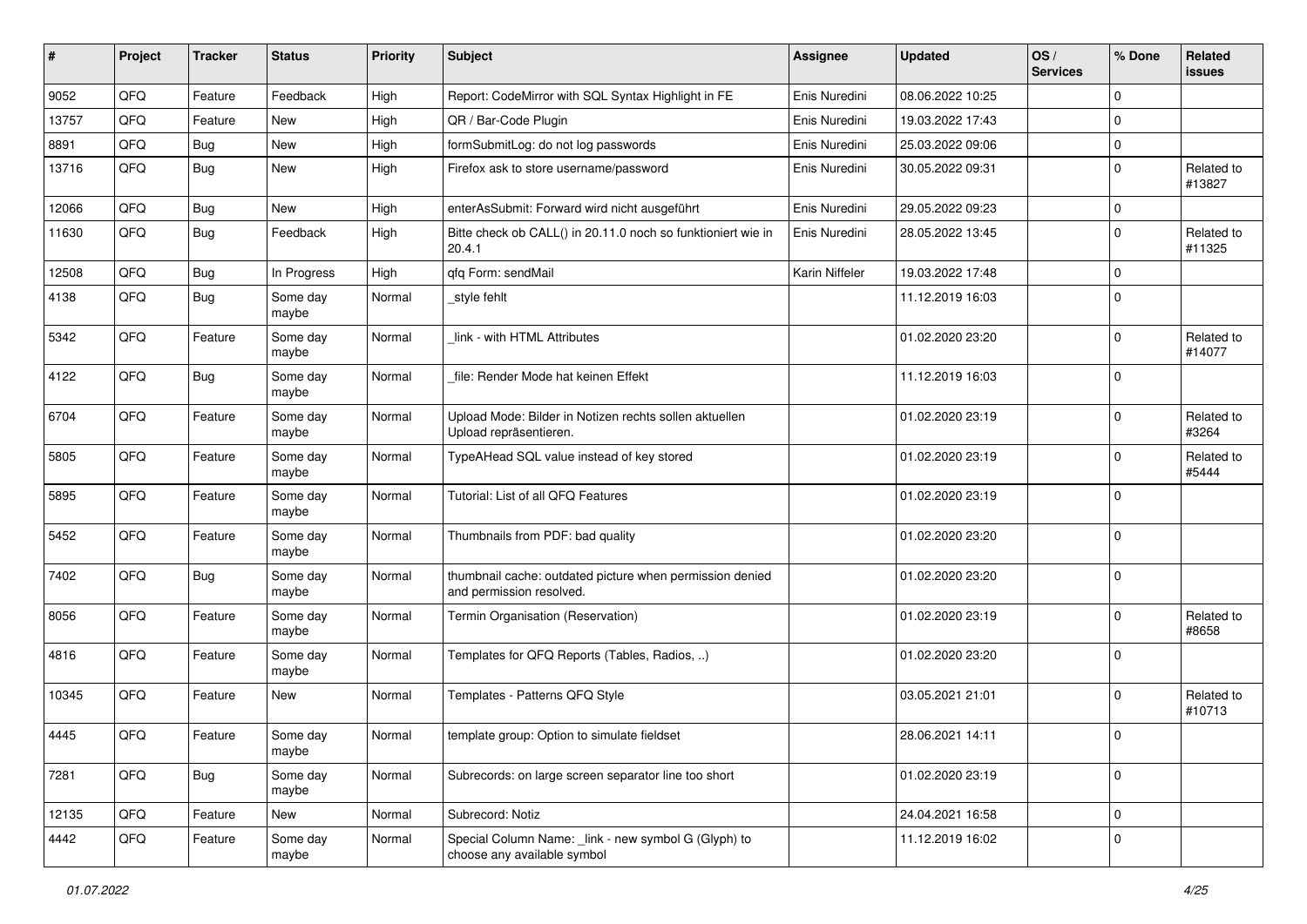| $\vert$ # | Project | <b>Tracker</b> | <b>Status</b>     | <b>Priority</b> | <b>Subject</b>                                                                                               | <b>Assignee</b> | <b>Updated</b>   | OS/<br><b>Services</b> | % Done      | Related<br><b>issues</b> |
|-----------|---------|----------------|-------------------|-----------------|--------------------------------------------------------------------------------------------------------------|-----------------|------------------|------------------------|-------------|--------------------------|
| 4551      | QFQ     | Feature        | Some day<br>maybe | Normal          | Set 'pills' via dynamicUpdate to show/hide/disabled                                                          |                 | 01.02.2020 23:20 |                        | $\Omega$    | Related to<br>#3752      |
| 7921      | QFQ     | Feature        | Some day<br>maybe | Normal          | Rest API Export: URL kuerzer machen                                                                          |                 | 01.02.2020 23:19 |                        | $\Omega$    |                          |
| 9855      | QFQ     | <b>Bug</b>     | New               | Normal          | <b>Required Check</b>                                                                                        |                 | 01.02.2020 15:56 |                        | $\mathbf 0$ |                          |
| 5129      | QFQ     | Feature        | Some day<br>maybe | Normal          | Reports: SQL fuer x Achse und y Achse                                                                        |                 | 11.12.2019 16:02 |                        | $\Omega$    |                          |
| 4435      | QFQ     | Feature        | Some day<br>maybe | Normal          | Report: striptags - specify allowed tags                                                                     |                 | 01.02.2020 23:20 |                        | $\Omega$    |                          |
| 11534     | QFQ     | Feature        | <b>New</b>        | Normal          | Report: Action on selected rows - Table batchprocessing<br>feature                                           |                 | 18.11.2020 08:15 |                        | $\Omega$    |                          |
| 4640      | QFQ     | Feature        | Some day<br>maybe | Normal          | Rename System Forms                                                                                          |                 | 01.02.2020 23:20 |                        | $\Omega$    |                          |
| 1623      | QFQ     | Feature        | Some day<br>maybe | Normal          | RealURL                                                                                                      |                 | 11.12.2019 16:03 |                        | 30          |                          |
| 9020      | QFQ     | <b>Bug</b>     | Some day<br>maybe | Normal          | radio mit buttonClass und dynamicUpdate lassen sich nicht<br>kombinieren                                     |                 | 11.12.2019 16:01 |                        | $\Omega$    |                          |
| 5851      | QFQ     | Feature        | Some day<br>maybe | Normal          | Queue System implementieren: MQTT, RabbitMQ                                                                  |                 | 01.02.2020 23:20 |                        | $\Omega$    | Related to<br>#5715      |
| 7108      | QFQ     | Feature        | Some day<br>maybe | Normal          | QFQ Wrap Elements                                                                                            |                 | 11.12.2019 16:01 |                        | $\Omega$    |                          |
| 5892      | QFQ     | Feature        | Some day<br>maybe | Normal          | QFQ should use T3 API to manipulate FE GROUP<br>membership                                                   |                 | 01.02.2020 23:20 |                        | $\Omega$    |                          |
| 9024      | QFQ     | <b>Bug</b>     | Some day<br>maybe | Normal          | QFQ Einarbeitung                                                                                             |                 | 01.02.2020 15:56 |                        | $\mathbf 0$ |                          |
| 5160      | QFQ     | Feature        | Some day<br>maybe | Normal          | QFQ collaborative / together.js, ShareJS, y-js, collaborative,                                               |                 | 11.12.2019 16:02 |                        | $\mathbf 0$ |                          |
| 1234      | QFQ     | Feature        | Some day<br>maybe | Normal          | QF: Record numbering: Im Grid soll in Spalte 1 optional die<br>laufende Nummer der Records angezeigt werden. |                 | 01.02.2020 23:20 |                        | $\Omega$    |                          |
| 955       | QFQ     | Feature        | Some day<br>maybe | Normal          | QF: Notizen vor/nach dem Form                                                                                |                 | 01.02.2020 23:20 |                        | $\Omega$    |                          |
| 1251      | QFQ     | Feature        | Some day<br>maybe | Normal          | QF: Combo                                                                                                    |                 | 11.12.2019 16:03 |                        | $\Omega$    |                          |
| 1253      | QFQ     | Feature        | Some day<br>maybe | Normal          | QF: Colorpicker                                                                                              |                 | 11.12.2019 16:03 |                        | $\mathbf 0$ |                          |
| 3495      | QFQ     | Feature        | Some day<br>maybe | Normal          | Predifined Parameter werden nicht in '+' (add new record)<br>SIP gerendert.                                  |                 | 11.12.2019 16:02 |                        | $\Omega$    |                          |
| 10384     | QFQ     | Feature        | New               | Normal          | Parameter Exchange QFQ Instances                                                                             |                 | 07.05.2020 09:38 |                        | $\Omega$    |                          |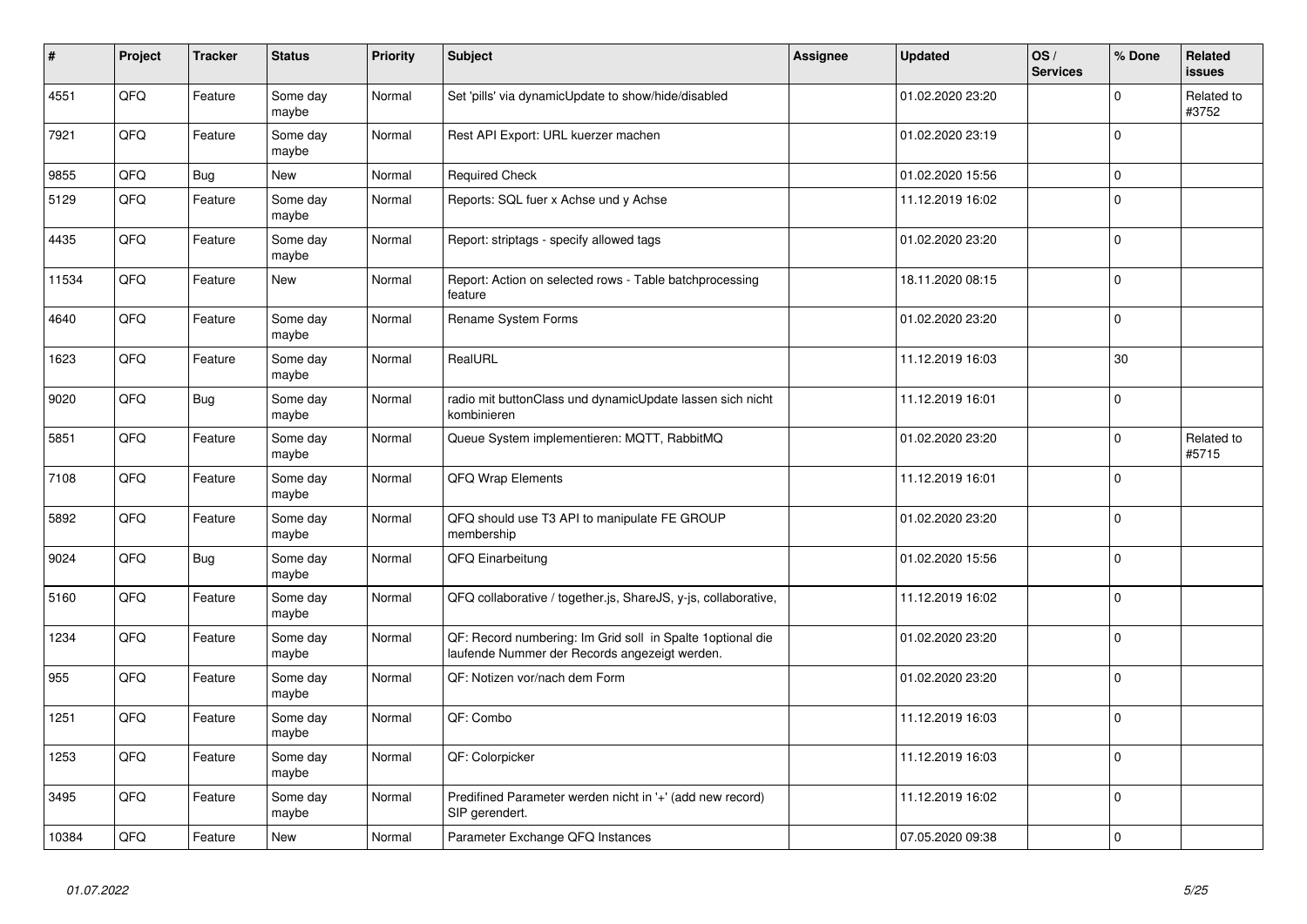| #     | Project | <b>Tracker</b> | <b>Status</b>     | <b>Priority</b> | <b>Subject</b>                                                                                         | Assignee | <b>Updated</b>   | OS/<br><b>Services</b> | % Done         | Related<br>issues                           |
|-------|---------|----------------|-------------------|-----------------|--------------------------------------------------------------------------------------------------------|----------|------------------|------------------------|----------------|---------------------------------------------|
| 4546  | QFQ     | Bug            | Some day<br>maybe | Normal          | NH: SIP storage is destroyed                                                                           |          | 01.02.2020 23:20 |                        | $\mathbf 0$    |                                             |
| 7229  | QFQ     | Feature        | Some day<br>maybe | Normal          | New FormElement.type: Button                                                                           |          | 01.02.2021 12:32 |                        | $\overline{0}$ |                                             |
| 4446  | QFQ     | Feature        | Some day<br>maybe | Normal          | New FE get same feldContainerId as last modifed FE                                                     |          | 01.02.2020 23:20 |                        | $\mathbf 0$    |                                             |
| 6084  | QFQ     | Feature        | Some day<br>maybe | Normal          | New escape type: 'D' - convert date                                                                    |          | 01.02.2020 23:19 |                        | $\mathbf 0$    |                                             |
| 3646  | QFQ     | Feature        | Some day<br>maybe | Normal          | Moeglichkeit HTML Tags in Reports auszugeben (zu<br>enkodieren: htmlspecialchars)                      |          | 11.12.2019 16:02 |                        | $\mathbf 0$    | Related to<br>#14320                        |
| 4626  | QFQ     | Feature        | Some day<br>maybe | Normal          | Mobile View: 'classBody=qfq-form-right' makes no sense                                                 |          | 01.02.2020 23:20 |                        | $\Omega$       |                                             |
| 4027  | QFQ     | Feature        | Some day<br>maybe | Normal          | Missing: orange 'check' / 'bullet'                                                                     |          | 11.12.2019 16:03 |                        | $\overline{0}$ |                                             |
| 12039 | QFQ     | Feature        | <b>New</b>        | Normal          | Missing htmlSpecialChar() in pre processing on form submit                                             |          | 18.02.2021 00:09 |                        | $\mathbf 0$    | Related to<br>#14320                        |
| 7104  | QFQ     | Feature        | Some day<br>maybe | Normal          | Manual: hint about escaping if '\r' appears in mail body                                               |          | 11.12.2019 16:01 |                        | $\overline{0}$ |                                             |
| 4440  | QFQ     | Feature        | Some day<br>maybe | Normal          | Manual.rst: explain how to. expand PHP Session to 4h                                                   |          | 11.12.2019 16:02 |                        | $\mathbf 0$    |                                             |
| 5455  | QFQ     | Feature        | Some day<br>maybe | Normal          | Mail Redirects grld abhaengig                                                                          |          | 01.02.2020 23:20 |                        | $\overline{0}$ |                                             |
| 4974  | QFQ     | Feature        | Some day<br>maybe | Normal          | Long polling - inform all listening clients of changes                                                 |          | 11.12.2019 16:02 |                        | $\Omega$       |                                             |
| 4439  | QFQ     | Feature        | Some day<br>maybe | Normal          | Log: report all actions fired by an FE Element, incl. the<br>original directive (slaveld, sqllnsert, ) |          | 01.02.2020 23:20 |                        | $\Omega$       | Related to<br>#4432,<br>Related to<br>#5458 |
| 4433  | QFQ     | Feature        | Some day<br>maybe | Normal          | Log when SIP will be destroyed by QFQ for any (security)<br>reason                                     |          | 01.02.2020 23:20 |                        | $\Omega$       | Related to<br>#4432,<br>Related to<br>#5458 |
| 3617  | QFQ     | Feature        | Some day<br>maybe | Normal          | Load javascripts at bottom                                                                             |          | 11.12.2019 16:02 |                        | $\overline{0}$ |                                             |
| 1510  | QFQ     | Feature        | Some day<br>maybe | Normal          | jquery von google laden, falls das nicht geht lokal                                                    |          | 11.12.2019 16:03 |                        | $\overline{0}$ |                                             |
| 2950  | QFQ     | Feature        | Some day<br>maybe | Normal          | Inhalt QFQ Records als File                                                                            |          | 11.12.2019 16:03 |                        | $\overline{0}$ |                                             |
| 9126  | QFQ     | <b>Bug</b>     | Some day<br>maybe | Normal          | hidden Form elements are present in page source                                                        |          | 02.01.2021 18:41 |                        | $\mathbf 0$    |                                             |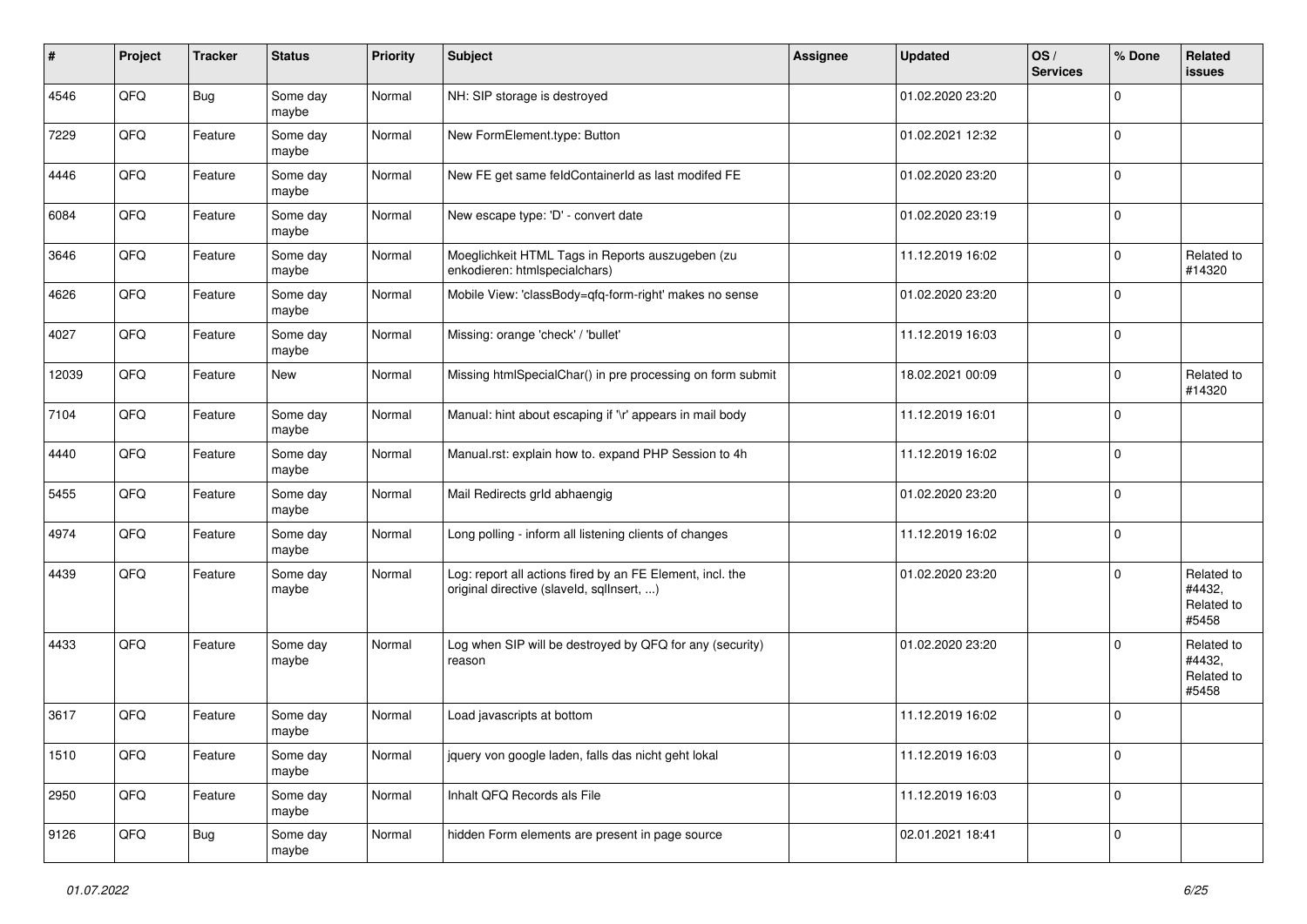| #     | Project | <b>Tracker</b> | <b>Status</b>     | <b>Priority</b> | <b>Subject</b>                                                                                                                                                | <b>Assignee</b> | <b>Updated</b>   | OS/<br><b>Services</b> | % Done       | Related<br>issues    |
|-------|---------|----------------|-------------------|-----------------|---------------------------------------------------------------------------------------------------------------------------------------------------------------|-----------------|------------------|------------------------|--------------|----------------------|
| 6515  | QFQ     | Feature        | Some day<br>maybe | Normal          | Formular: Felder dynamisch ein/ausblenden                                                                                                                     |                 | 11.12.2019 16:02 |                        | 0            |                      |
| 7278  | QFQ     | Feature        | Some day<br>maybe | Normal          | Form: Wert vordefinieren der immer gesetzt wird                                                                                                               |                 | 02.05.2021 09:27 |                        | 0            |                      |
| 12156 | QFQ     | Feature        | New               | Normal          | Form: Optional disable 'leave page'                                                                                                                           |                 | 03.05.2021 20:45 |                        | 0            |                      |
| 4443  | QFQ     | Feature        | Some day<br>maybe | Normal          | Form: multiple secondary tables                                                                                                                               |                 | 01.02.2020 23:20 |                        | $\Omega$     |                      |
| 11716 | QFQ     | Feature        | New               | Normal          | Form an beliebiger Stelle im Report anzeigen                                                                                                                  |                 | 09.12.2020 09:47 |                        | $\mathbf 0$  |                      |
| 10763 | QFQ     | Feature        | New               | Normal          | form accessed and submitted despite logout?                                                                                                                   |                 | 16.06.2020 11:43 |                        | $\mathbf 0$  |                      |
| 3878  | QFQ     | Feature        | Some day<br>maybe | Normal          | Form 'FormElement': Spalte 'name' typeAhead mit<br>Spaltennamen der Primarytable.                                                                             |                 | 11.12.2019 16:03 |                        | $\Omega$     |                      |
| 3879  | QFQ     | Feature        | Some day<br>maybe | Normal          | Form 'FormElement': Beim Feld 'name' rechts in der Notiz<br>einen Link einblenden - a) aktuelle Definition anzeigen, b)<br>Spalte in der Tabelle anlegen      |                 | 11.12.2019 16:03 |                        | $\mathbf{0}$ |                      |
| 3880  | QFQ     | Feature        | Some day<br>maybe | Normal          | Form 'Form': anlegen einer Tabelle                                                                                                                            |                 | 14.01.2021 10:12 |                        | $\mathbf 0$  |                      |
| 5923  | QFQ     | Feature        | Some day<br>maybe | Normal          | fillStoreSystemBySqlLate                                                                                                                                      |                 | 01.02.2020 23:19 |                        | $\Omega$     |                      |
| 4444  | QFQ     | Feature        | Some day<br>maybe | Normal          | FE.type=upload: detect mime type                                                                                                                              |                 | 11.12.2019 16:02 |                        | $\mathbf 0$  | Related to<br>#4303  |
| 5877  | QFQ     | <b>Bug</b>     | Some day<br>maybe | Normal          | FE.type=note:bsColumn strange behaviour                                                                                                                       |                 | 01.02.2020 23:19 |                        | $\Omega$     |                      |
| 4536  | QFQ     | Feature        | Some day<br>maybe | Normal          | FE upload: problem with delete if mutliple uploads an<br>FE.name="                                                                                            |                 | 01.02.2020 23:20 |                        | $\mathbf 0$  |                      |
| 10324 | QFQ     | Bug            | New               | Normal          | Excel Export mit Template funktioniert nur, wenn Template<br>vor uid kommt                                                                                    |                 | 30.03.2020 11:20 |                        | $\mathbf 0$  | Related to<br>#10257 |
| 10874 | QFQ     | Feature        | New               | Normal          | Erstellen eines Foreign Keys in der Tabelle "FormElement"                                                                                                     |                 | 13.07.2020 10:11 |                        | $\mathbf 0$  |                      |
| 10759 | QFQ     | <b>Bug</b>     | <b>New</b>        | Normal          | emptyMeansNull - Feld falsch aktualisiert                                                                                                                     |                 | 12.11.2020 23:45 |                        | $\mathbf 0$  |                      |
| 5893  | QFQ     | Feature        | Some day<br>maybe | Normal          | Edit on double-click                                                                                                                                          |                 | 01.02.2020 23:19 |                        | $\Omega$     | Related to<br>#5894  |
| 6083  | QFQ     | Feature        | Some day<br>maybe | Normal          | Dynamic Update: Value Check via SQL                                                                                                                           |                 | 11.12.2019 16:02 |                        | $\mathbf 0$  |                      |
| 7100  | QFQ     | Feature        | Some day<br>maybe | Normal          | Download: log access, max downloads, time limit                                                                                                               |                 | 01.02.2020 23:19 |                        | 0            |                      |
| 5850  | QFQ     | Feature        | Some day<br>maybe | Normal          | Deployment: In QFQ Doc best practice fuer zeitgemaesses<br>Deployment beschreiben                                                                             |                 | 01.02.2020 23:20 |                        | $\mathbf 0$  |                      |
| 4627  | QFQ     | Feature        | Some day<br>maybe | Normal          | dbupdate: all tables - check 'create', 'modified' if it is possible<br>to change to default 'CURRENT_TIMESTAMP' and modified<br>'ON UPDATE CURRENT TIMESTAMP' |                 | 01.02.2020 23:20 |                        | 0            |                      |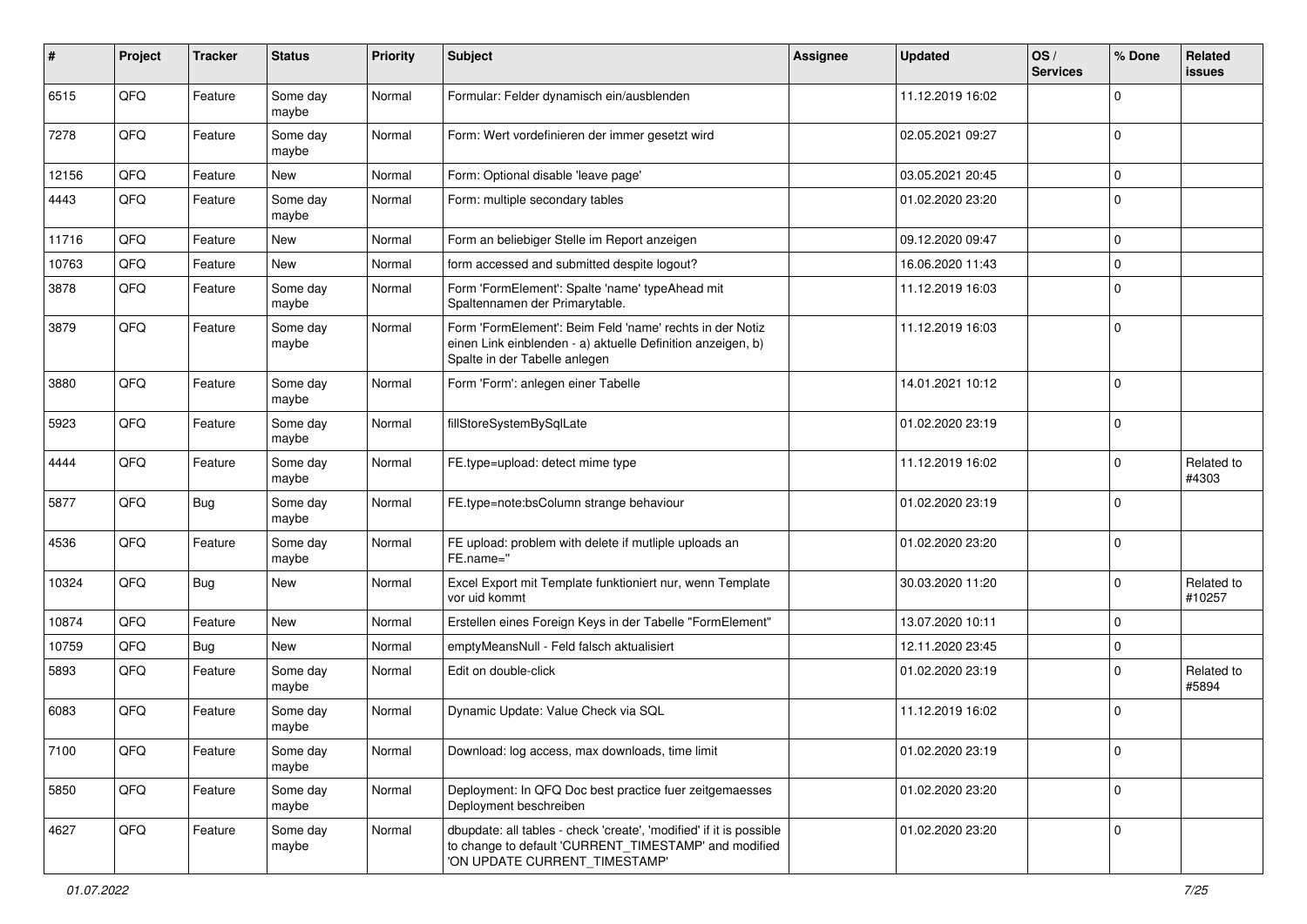| #     | Project | <b>Tracker</b> | <b>Status</b>     | <b>Priority</b> | Subject                                                                                                                                                  | <b>Assignee</b> | <b>Updated</b>   | OS/<br><b>Services</b> | % Done       | Related<br><b>issues</b> |
|-------|---------|----------------|-------------------|-----------------|----------------------------------------------------------------------------------------------------------------------------------------------------------|-----------------|------------------|------------------------|--------------|--------------------------|
| 6992  | QFQ     | Feature        | Some day<br>maybe | Normal          | DB exception: Syntax Highlight                                                                                                                           |                 | 11.12.2019 16:01 |                        | $\Omega$     | Related to<br>#5450      |
| 4719  | QFQ     | Feature        | Some day<br>maybe | Normal          | Custom Message in Client in case of 'Browser tab close,<br>modification will be lost'                                                                    |                 | 01.02.2020 23:20 |                        | $\Omega$     |                          |
| 10738 | QFQ     | Feature        | Some day<br>maybe | Normal          | CORS headers for external API requests                                                                                                                   |                 | 10.06.2020 14:00 |                        | $\Omega$     |                          |
| 9853  | QFQ     | Feature        | New               | Normal          | Check das SQL / QFQ / Mail Logfile geschrieben wird                                                                                                      |                 | 09.01.2020 11:15 |                        | $\mathbf 0$  |                          |
| 5783  | QFQ     | Feature        | Some day<br>maybe | Normal          | <b>BPMN View/Edit</b>                                                                                                                                    |                 | 11.12.2019 16:02 |                        | $\Omega$     |                          |
| 4194  | QFQ     | Feature        | In Progress       | Normal          | Bootstrap 4 ist jetzt offiziel                                                                                                                           |                 | 03.05.2021 20:47 |                        | $\mathbf{0}$ | Related to<br>#10114     |
| 6288  | QFQ     | Feature        | Some day<br>maybe | Normal          | Best Practice: Erklaeren wie man ein Formular ganz in<br>'weiss' erstellen kann                                                                          |                 | 11.12.2019 16:02 |                        | $\mathbf 0$  |                          |
| 7105  | QFQ     | Feature        | Some day<br>maybe | Normal          | Beispiel wie man in einer zweiten Tabelle speichert.                                                                                                     |                 | 11.12.2019 16:01 |                        | $\mathbf 0$  |                          |
| 7106  | QFQ     | Feature        | Some day<br>maybe | Normal          | Beispiel Nummerierung von Rows in Report                                                                                                                 |                 | 11.12.2019 16:01 |                        | $\Omega$     |                          |
| 10890 | QFQ     | Bug            | New               | Normal          | AutoCron hangs                                                                                                                                           |                 | 20.07.2020 13:56 |                        | $\mathbf 0$  |                          |
| 11522 | QFQ     | Bug            | New               | Normal          | Aus/Einblenden von Reitern                                                                                                                               |                 | 13.11.2020 14:58 |                        | $\mathbf 0$  |                          |
| 6299  | QFQ     | Feature        | Some day<br>maybe | Normal          | Attack detection: log table with invalid SIP access                                                                                                      |                 | 11.12.2019 16:02 |                        | $\Omega$     | Related to<br>#3947      |
| 11715 | QFQ     | Bug            | New               | Normal          | acceptZeroAsRequired and requiredOffButMark do not<br>coincide                                                                                           |                 | 08.12.2020 12:13 |                        | $\mathbf{0}$ |                          |
| 11535 | QFQ     | Feature        | New               | Normal          | Ability to create SQL columns in frontend QFQ forms                                                                                                      |                 | 17.11.2020 12:11 |                        | $\mathbf 0$  |                          |
| 12038 | QFQ     | Feature        | New               | Normal          | a) STORE_VAR: filenameOnlyStripUniq, b) SP:<br>QSTRIPUNIQ()                                                                                              |                 | 17.02.2021 23:55 |                        | $\mathbf 0$  |                          |
| 7101  | QFQ     | Bug            | Some day<br>maybe | Normal          | 'form' in SIP and 'report' - breaks                                                                                                                      |                 | 01.02.2020 23:20 |                        | $\mathbf{0}$ |                          |
| 4441  | QFQ     | Bug            | Some day<br>maybe | Normal          | \$_SERVER Vars sollten nur aus dem Store genommen<br>werden - Code entsprechend anpassen.                                                                |                 | 11.12.2019 16:02 |                        | $\mathbf 0$  |                          |
| 14185 | QFQ     | Feature        | New               | Normal          | External/Autocron.php - better suitable directory                                                                                                        | Support: System | 28.05.2022 11:03 |                        | $\mathbf 0$  |                          |
| 4457  | QFG     | Bug            | Priorize          | Normal          | typeahead: pressing return to select an item, saves the form<br>and closes the form.                                                                     | Benjamin Baer   | 03.01.2022 08:01 |                        | 0            | Related to<br>#4398      |
| 4398  | QFQ     | <b>Bug</b>     | Some day<br>maybe | Normal          | Typeahead: mouse click in a prefilled input opens a single<br>item dropdown with the current value - click on it seems to<br>set the value, not the key. | Benjamin Baer   | 01.02.2020 23:20 |                        | $\mathbf 0$  | Related to<br>#4457      |
| 6970  | QFQ     | Feature        | Some day<br>maybe | Normal          | tablesorter: default fuer 'sortReset' aendern von 'Ctrl' zu 'Alt'                                                                                        | Benjamin Baer   | 01.02.2020 23:21 |                        | $\mathbf 0$  |                          |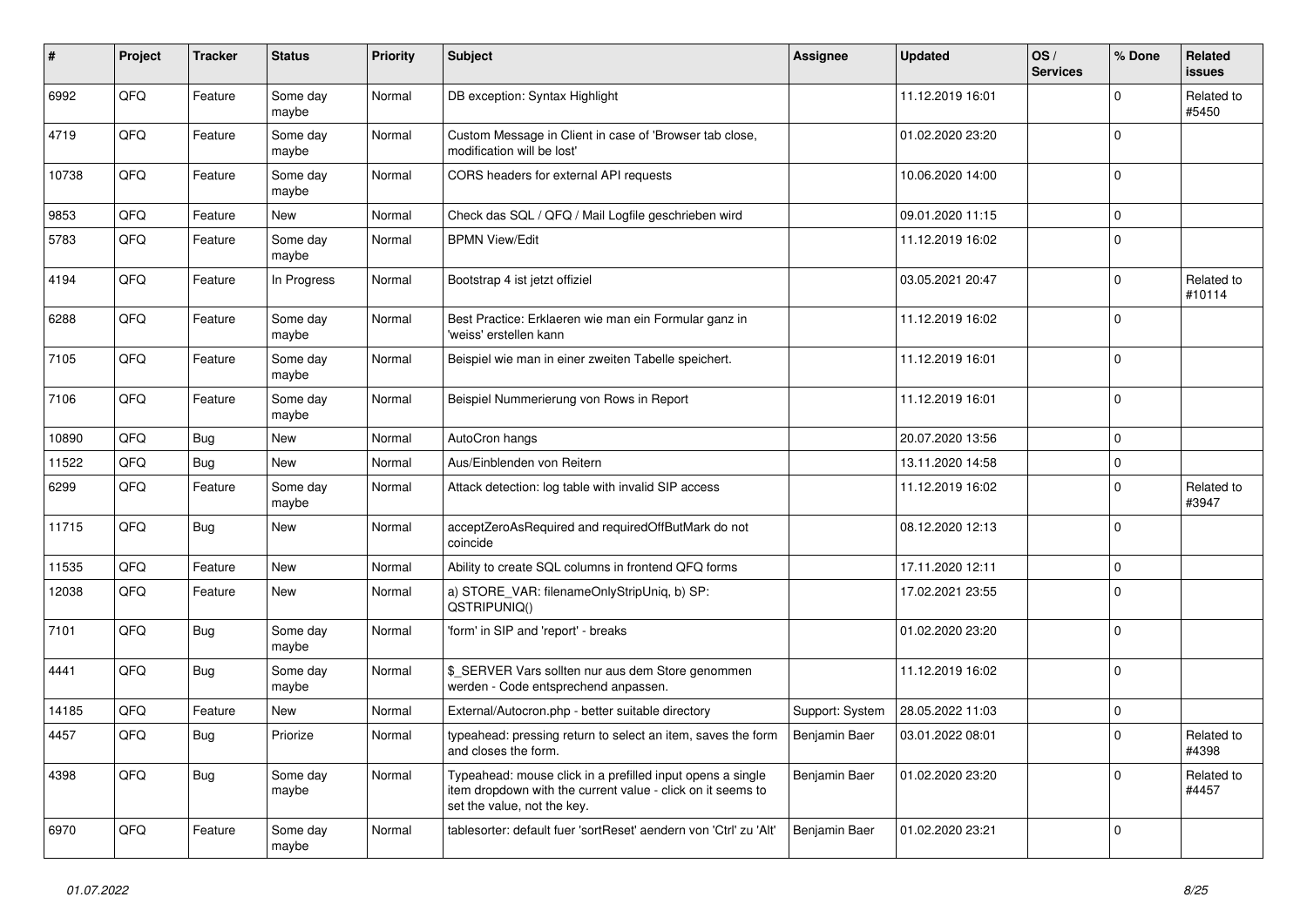| ∦     | Project | <b>Tracker</b> | <b>Status</b>     | <b>Priority</b> | <b>Subject</b>                                                                                  | <b>Assignee</b> | <b>Updated</b>   | OS/<br><b>Services</b> | % Done      | Related<br>issues                                                      |
|-------|---------|----------------|-------------------|-----------------|-------------------------------------------------------------------------------------------------|-----------------|------------------|------------------------|-------------|------------------------------------------------------------------------|
| 9130  | QFQ     | Feature        | Some day<br>maybe | Normal          | tablesorter: Automatic Row numbering / Zeilenummer                                              | Benjamin Baer   | 01.02.2020 23:22 |                        | 0           |                                                                        |
| 7730  | QFQ     | Feature        | Priorize          | Normal          | SELECT Box: title in between                                                                    | Benjamin Baer   | 01.02.2020 23:22 |                        | 0           |                                                                        |
| 5366  | QFQ     | Feature        | Priorize          | Normal          | Saving with keyboard shortcuts                                                                  | Benjamin Baer   | 21.03.2022 09:47 |                        | 0           |                                                                        |
| 4454  | QFQ     | <b>Bug</b>     | Some day<br>maybe | Normal          | Required Elements: multiple elements in a row - whole row<br>marked if only one input is empty. | Benjamin Baer   | 01.02.2020 23:20 |                        | $\Omega$    |                                                                        |
| 9535  | QFQ     | <b>Bug</b>     | Feedback          | Normal          | Report:  AS '_vertical' - column to wide - vertical >> rot45,<br>rot90                          | Benjamin Baer   | 01.02.2020 15:56 |                        | $\mathbf 0$ |                                                                        |
| 13528 | QFQ     | Bug            | New               | Normal          | qfq.io > releases: es wird kein neues Release angelegt                                          | Benjamin Baer   | 19.03.2022 17:46 |                        | $\mathbf 0$ |                                                                        |
| 3692  | QFQ     | Feature        | Some day<br>maybe | Normal          | QFQ Webseite                                                                                    | Benjamin Baer   | 11.12.2019 16:02 |                        | $\Omega$    | Related to<br>#5033                                                    |
| 6140  | QFQ     | Bug            | Priorize          | Normal          | QFQ DnD Sort: Locked fields                                                                     | Benjamin Baer   | 21.03.2022 09:56 |                        | 0           |                                                                        |
| 5389  | QFQ     | Feature        | Some day<br>maybe | Normal          | QFQ Design: Multline label / note                                                               | Benjamin Baer   | 01.02.2020 23:19 |                        | $\Omega$    |                                                                        |
| 9135  | QFQ     | Feature        | Priorize          | Normal          | Progress Bar generic / replace old hourglass download<br>popup                                  | Benjamin Baer   | 03.01.2022 07:43 |                        | $\Omega$    |                                                                        |
| 12556 | QFQ     | Feature        | New               | Normal          | Pills Title: colored = static or dynamic on allrequiredgiven                                    | Benjamin Baer   | 19.03.2022 17:49 |                        | 0           |                                                                        |
| 2063  | QFQ     | <b>Bug</b>     | Some day<br>maybe | Normal          | Pills auf 'inaktiv' setzen falls keine Element auf dem Pill<br>sichtbar sind.                   | Benjamin Baer   | 11.12.2019 16:03 |                        | 0           | Related to<br>#3752                                                    |
| 12490 | QFQ     | Feature        | New               | Normal          | Loading Plugins in QFQ - see what tinymce does. (lazy<br>loading)                               | Benjamin Baer   | 08.06.2022 10:37 |                        | $\Omega$    | Related to<br>#12611,<br>Related to<br>#10013,<br>Related to<br>#7732  |
| 6566  | QFQ     | Bug            | Priorize          | Normal          | Link Function 'delete': provided parameter missing on page<br>reload                            | Benjamin Baer   | 03.01.2022 08:08 |                        | 0           |                                                                        |
| 7732  | QFQ     | Feature        | Some day<br>maybe | Normal          | Javascript: Lazy Loading der add on libs                                                        | Benjamin Baer   | 08.06.2022 10:38 |                        | $\Omega$    | Related to<br>#12611,<br>Related to<br>#12490,<br>Related to<br>#10013 |
| 7965  | QFG     | Feature        | Priorize          | Normal          | Input type 'text' with visual format - currency                                                 | Benjamin Baer   | 03.01.2022 07:45 |                        | 0           |                                                                        |
| 9898  | QFQ     | Bug            | Feedback          | Normal          | Formular trotz Timeout gespeichert                                                              | Benjamin Baer   | 01.02.2020 15:56 |                        | 0           |                                                                        |
| 10003 | QFQ     | Feature        | Priorize          | Normal          | fieldset: stronger visualize group                                                              | Benjamin Baer   | 12.02.2020 08:13 |                        | 0           |                                                                        |
| 3415  | QFQ     | Feature        | Some day<br>maybe | Normal          | FE Login Box Templatefile                                                                       | Benjamin Baer   | 11.12.2019 16:02 |                        | 0           |                                                                        |
| 6801  | QFQ     | Feature        | Priorize          | Normal          | Fabric: Maximize / FullIscreen                                                                  | Benjamin Baer   | 21.03.2022 09:56 |                        | $\mathbf 0$ |                                                                        |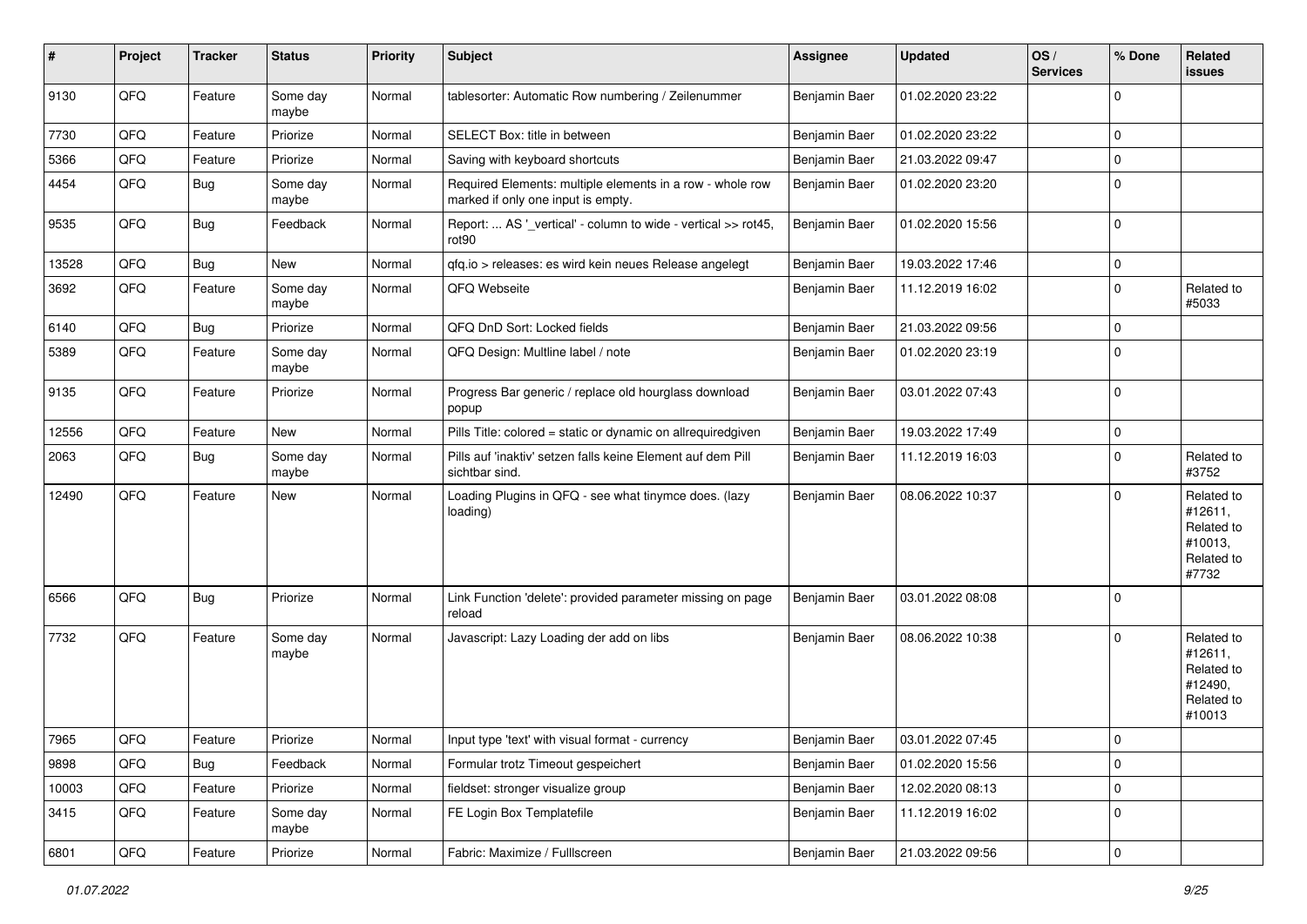| ∦     | Project | <b>Tracker</b> | <b>Status</b>     | <b>Priority</b> | Subject                                                                                                                    | <b>Assignee</b>     | <b>Updated</b>   | OS/<br><b>Services</b> | % Done       | Related<br>issues                                                    |
|-------|---------|----------------|-------------------|-----------------|----------------------------------------------------------------------------------------------------------------------------|---------------------|------------------|------------------------|--------------|----------------------------------------------------------------------|
| 5024  | QFQ     | Feature        | Some day<br>maybe | Normal          | Fabric: Generate PDF with edits                                                                                            | Benjamin Baer       | 01.02.2020 23:20 |                        | <sup>0</sup> | Related to<br>#10704                                                 |
| 6972  | QFQ     | Feature        | Some day<br>maybe | Normal          | Fabric Clipboard / cross browser tab                                                                                       | Benjamin Baer       | 01.02.2020 23:21 |                        | 0            |                                                                      |
| 6224  | QFQ     | Feature        | Priorize          | Normal          | Dynamic update: fade in/out fields                                                                                         | Benjamin Baer       | 21.03.2022 09:50 |                        | 0            |                                                                      |
| 2665  | QFQ     | Bug            | Priorize          | Normal          | Dynamic Update funktioniert nicht, wenn beim<br>entsprechenden FormElement eine size angegeben ist.                        | Benjamin Baer       | 03.01.2022 08:12 |                        | 30           |                                                                      |
| 5562  | QFQ     | Feature        | Priorize          | Normal          | Drag'n'Drop fuer Uploads                                                                                                   | Benjamin Baer       | 21.03.2022 09:52 |                        | 0            | Related to<br>#9706                                                  |
| 4420  | QFQ     | Feature        | Some day<br>maybe | Normal          | Client: Local Storage - store the changes of a form, local in<br>the browser.                                              | Benjamin Baer       | 11.12.2019 16:02 |                        | $\Omega$     |                                                                      |
| 6870  | QFQ     | Feature        | Priorize          | Normal          | Click on '_link' triggers an API call                                                                                      | Benjamin Baer       | 03.01.2022 08:25 |                        | 0            |                                                                      |
| 12476 | QFQ     | Feature        | New               | Normal          | clearMe: a) should trigger 'dirty', b) sticky on textarea resize                                                           | Benjamin Baer       | 04.01.2022 08:40 |                        | 0            | Related to<br>#9528                                                  |
| 8522  | QFQ     | Feature        | Some day<br>maybe | Normal          | build QFQ - npm warnings                                                                                                   | Benjamin Baer       | 01.02.2020 23:19 |                        | 50           |                                                                      |
| 13647 | QFQ     | Bug            | New               | Normal          | Autofocus funktioniert nicht auf Chrome                                                                                    | Benjamin Baer       | 19.03.2022 17:44 |                        | $\mathbf 0$  |                                                                      |
| 4349  | QFQ     | Feature        | Some day<br>maybe | Normal          | link download: downloaded external URL to<br>deliver/concatenate - check mimetipe and handle it correctly                  | <b>Carsten Rose</b> | 11.12.2019 16:02 |                        | $\mathbf 0$  |                                                                      |
| 4606  | QFQ     | Feature        | Some day<br>maybe | Normal          | link: qualifier to render bootstrap button                                                                                 | <b>Carsten Rose</b> | 01.02.2020 23:19 |                        | 0            |                                                                      |
| 4343  | QFQ     | Feature        | Some day<br>maybe | Normal          | Link: Classifier to add 'attributes'                                                                                       | <b>Carsten Rose</b> | 01.02.2020 23:20 |                        | $\Omega$     | Related to<br>#14077                                                 |
| 2643  | QFQ     | <b>Bug</b>     | Some day<br>maybe | Normal          | Zend / PHP Webinars anschauen                                                                                              | <b>Carsten Rose</b> | 01.02.2020 15:56 |                        | $\Omega$     |                                                                      |
| 3285  | QFQ     | Feature        | Some day<br>maybe | Normal          | Zeichenlimit pro Feld: textarea / editor                                                                                   | <b>Carsten Rose</b> | 11.12.2019 16:02 |                        | $\Omega$     |                                                                      |
| 13659 | QFQ     | Bug            | New               | Normal          | wrong sanitize class applied to R-store                                                                                    | <b>Carsten Rose</b> | 15.01.2022 14:23 |                        | $\mathbf 0$  |                                                                      |
| 13706 | QFQ     | Bug            | New               | Normal          | Wrong CheckType in FieldElement LastStatus of Form Cron                                                                    | <b>Carsten Rose</b> | 21.01.2022 18:20 |                        | $\mathbf 0$  |                                                                      |
| 3677  | QFQ     | Feature        | Some day<br>maybe | Normal          | wkhtmltopdf: FE User access prohibited, if client IP changes<br>\$TYPO3_CONF_VARS[FE][lockIP]                              | <b>Carsten Rose</b> | 11.12.2019 16:02 |                        | $\Omega$     |                                                                      |
| 10704 | QFQ     | <b>Bug</b>     | New               | Normal          | wkhtml problem rendering fullCalendar.js / fabric.js >><br>successor: puppeteer                                            | <b>Carsten Rose</b> | 12.11.2020 23:45 |                        | $\Omega$     | Related to<br>#5024,<br>Related to<br>#4650,<br>Related to<br>#10715 |
| 6855  | QFQ     | Feature        | New               | Normal          | With {{feUser:U}}!={{feUser:T}}: Save / Delete: only possible<br>with {{feUserSave:U}}='yes' and '{{feUserDelete:U}}='yes' | Carsten Rose        | 01.02.2020 23:21 |                        | 0            |                                                                      |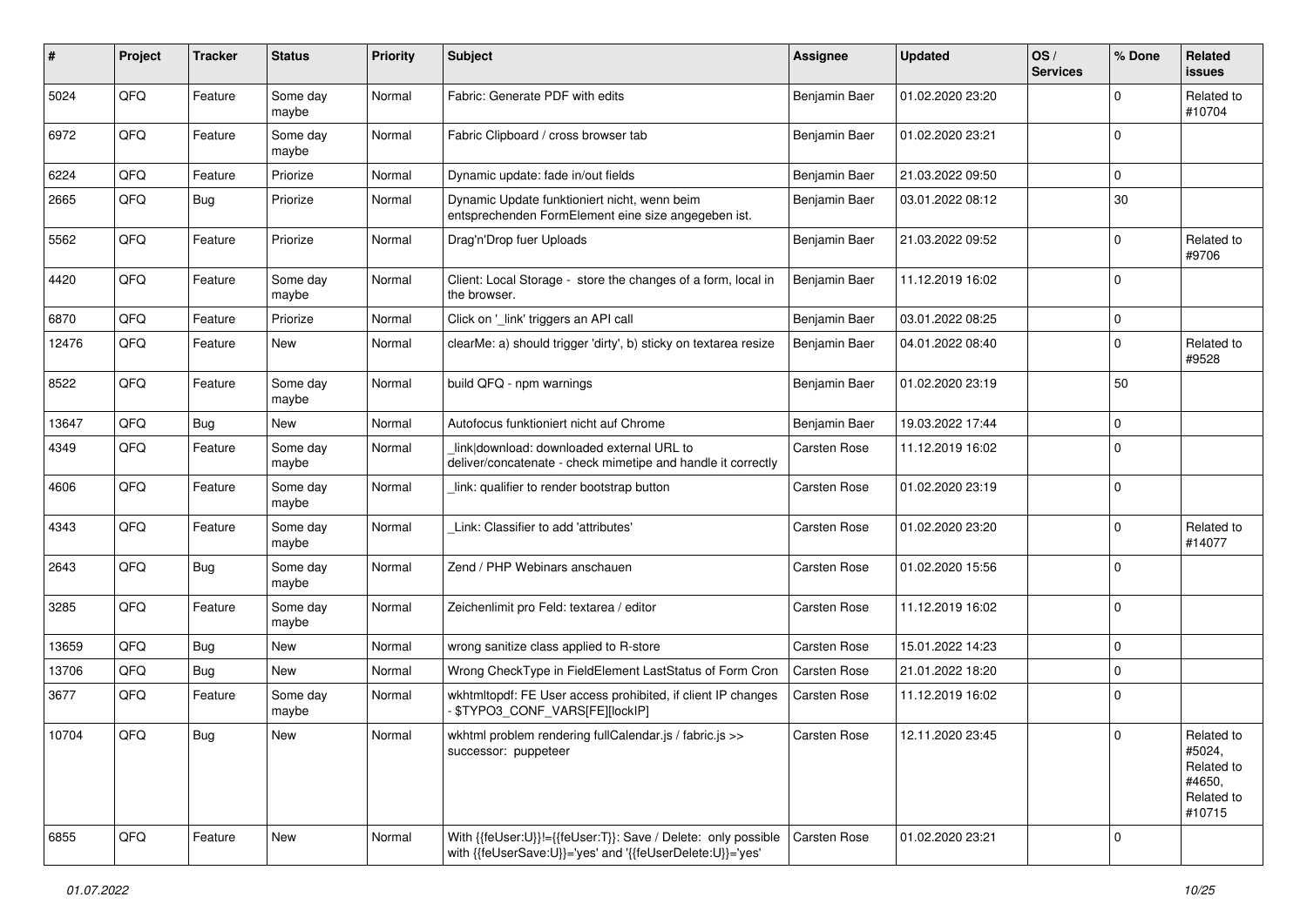| #     | Project | <b>Tracker</b> | <b>Status</b>     | <b>Priority</b> | <b>Subject</b>                                                  | Assignee            | <b>Updated</b>   | OS/<br><b>Services</b> | % Done         | Related<br><b>issues</b>                                               |
|-------|---------|----------------|-------------------|-----------------|-----------------------------------------------------------------|---------------------|------------------|------------------------|----------------|------------------------------------------------------------------------|
| 5665  | QFQ     | Feature        | Some day<br>maybe | Normal          | Versuch das '{{!' nicht mehr noetig ist.                        | Carsten Rose        | 01.02.2020 23:20 |                        | $\mathbf 0$    | Related to<br>#7432,<br>Related to<br>#7434                            |
| 4652  | QFQ     | Feature        | Some day<br>maybe | Normal          | UZH CD: Weiterleitung auf benutzerdefinierte 403/404 Seite      | Carsten Rose        | 01.02.2020 23:20 |                        | $\overline{0}$ |                                                                        |
| 13354 | QFQ     | Feature        | <b>New</b>        | Normal          | Using Websocket in QFQ                                          | <b>Carsten Rose</b> | 10.11.2021 15:47 |                        | $\overline{0}$ |                                                                        |
| 5991  | QFQ     | <b>Bug</b>     | Some day<br>maybe | Normal          | URLs with ' ' or long parameter are problematic                 | Carsten Rose        | 01.02.2020 23:19 |                        | $\overline{0}$ |                                                                        |
| 3332  | QFQ     | Feature        | Some day<br>maybe | Normal          | Uploads: Thumbnails, Details zum hochgeladenen File             | Carsten Rose        | 11.12.2019 16:02 |                        | $\overline{0}$ | Related to<br>#3264,<br>Related to<br>#5333                            |
| 7119  | QFQ     | Feature        | <b>New</b>        | Normal          | Upload: scaleDownWidth, scaleDownHeight                         | <b>Carsten Rose</b> | 01.02.2020 23:21 |                        | $\overline{0}$ |                                                                        |
| 7175  | QFQ     | Feature        | <b>New</b>        | Normal          | Upload: md5 hash as filename                                    | Carsten Rose        | 01.02.2020 23:21 |                        | $\overline{0}$ |                                                                        |
| 5706  | QFQ     | Bug            | Some day<br>maybe | Normal          | upload: fileDestination needs to be sanatized                   | Carsten Rose        | 01.02.2020 23:19 |                        | $\overline{0}$ |                                                                        |
| 5305  | QFQ     | <b>Bug</b>     | <b>New</b>        | Normal          | Upload FormElement: nicht disabled by readonly Form             | <b>Carsten Rose</b> | 16.06.2021 13:43 |                        | $\mathbf 0$    | Related to<br>#9347,<br>Related to<br>#9834                            |
| 10793 | QFQ     | Feature        | In Progress       | Normal          | Update NPM Packages                                             | Carsten Rose        | 07.09.2021 13:25 |                        | 30             |                                                                        |
| 9947  | QFQ     | <b>Bug</b>     | Priorize          | Normal          | Unwanted error message if missing 'typeAheadSqlPrefetch'        | <b>Carsten Rose</b> | 01.02.2020 10:13 |                        | $\overline{0}$ |                                                                        |
| 4197  | QFQ     | Feature        | Some day<br>maybe | Normal          | Unit Test fuer JSON Stream von QuickFormQuery.php ><br>doForm() | Carsten Rose        | 11.12.2019 16:03 |                        | $\overline{0}$ |                                                                        |
| 10661 | QFQ     | Bug            | In Progress       | Normal          | Typo3 Warnungen                                                 | Carsten Rose        | 07.09.2021 13:23 |                        | $\overline{0}$ | Related to<br>#12440                                                   |
| 11320 | QFQ     | Feature        | Priorize          | Normal          | Typo3 Version 10 support                                        | Carsten Rose        | 05.05.2021 22:09 |                        | $\overline{0}$ |                                                                        |
| 12440 | QFQ     | Feature        | In Progress       | Normal          | Typo3 V10 upgrade (durchfuehren und testen)                     | Carsten Rose        | 21.03.2022 09:53 |                        | 50             | Related to<br>#12357,<br>Related to<br>#12067,<br>Related to<br>#10661 |
| 7219  | QFQ     | <b>Bug</b>     | New               | Normal          | typeSheadSql / typeAheadSqlPrefetch: change to curly<br>braces  | Carsten Rose        | 01.02.2020 23:21 |                        | $\overline{0}$ |                                                                        |
| 10588 | QFQ     | <b>Bug</b>     | New               | Normal          | typeahed Tag: Doku anpassen                                     | Carsten Rose        | 12.11.2020 23:45 |                        | $\overline{0}$ |                                                                        |
| 9077  | QFQ     | <b>Bug</b>     | New               | Normal          | typeAheadSql: report broken SQL                                 | Carsten Rose        | 29.06.2022 22:35 |                        | $\overline{0}$ | Related to<br>#4018                                                    |
| 9221  | QFQ     | Feature        | New               | Normal          | typeAhead: Zeichenlimite ausschalten                            | Carsten Rose        | 29.06.2022 22:36 |                        | $\overline{0}$ |                                                                        |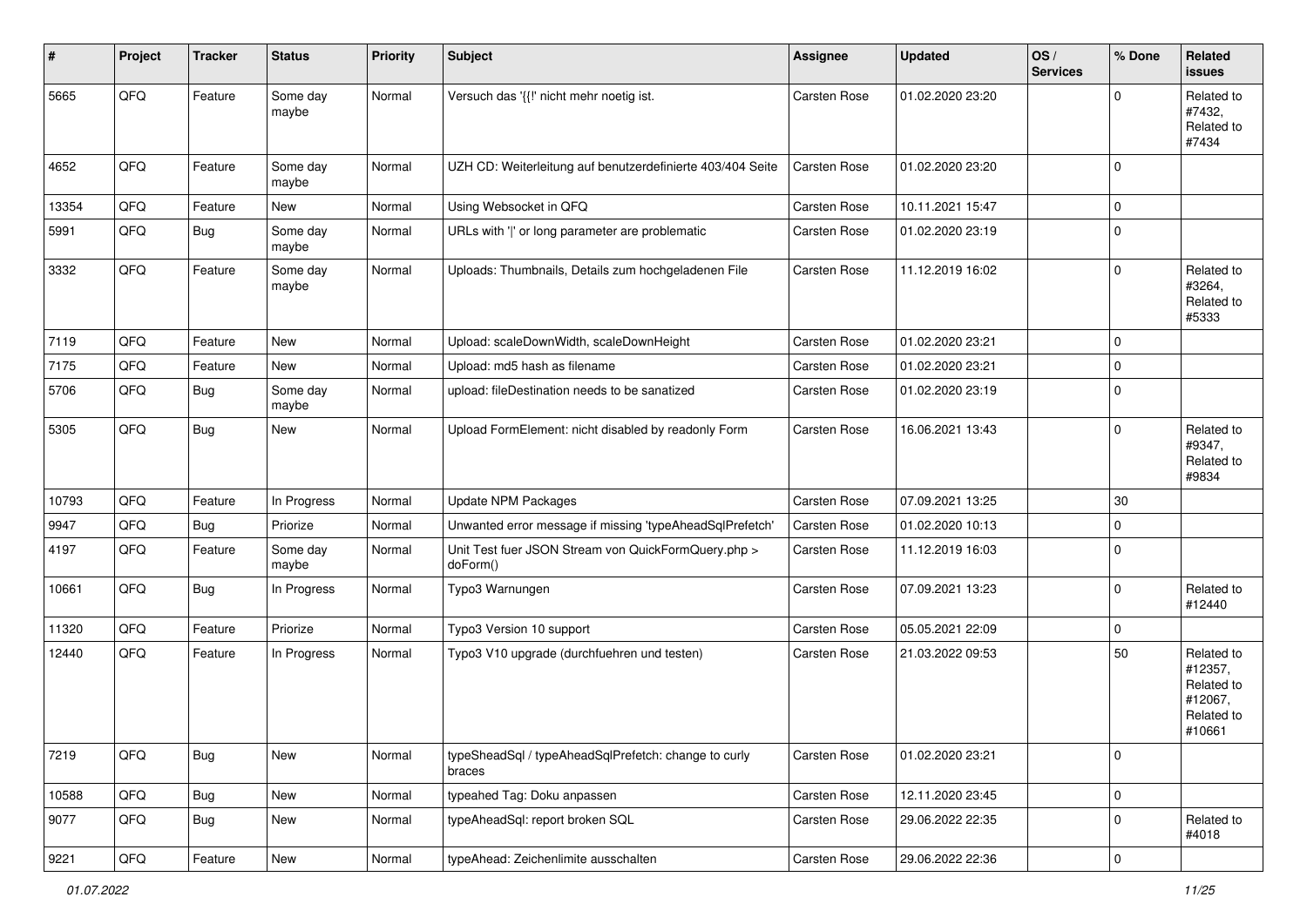| #     | <b>Project</b> | <b>Tracker</b> | <b>Status</b>     | <b>Priority</b> | <b>Subject</b>                                                                                                       | Assignee            | <b>Updated</b>   | OS/<br><b>Services</b> | % Done      | Related<br><b>issues</b>                    |
|-------|----------------|----------------|-------------------|-----------------|----------------------------------------------------------------------------------------------------------------------|---------------------|------------------|------------------------|-------------|---------------------------------------------|
| 10116 | QFQ            | Feature        | Some day<br>maybe | Normal          | TypeAhead: Tag - show inside 'input' element                                                                         | Carsten Rose        | 16.09.2021 15:09 |                        | $\Omega$    |                                             |
| 10115 | QFQ            | Feature        | <b>New</b>        | Normal          | TypeAhead: static list                                                                                               | <b>Carsten Rose</b> | 26.02.2020 16:42 |                        | 100         |                                             |
| 4018  | QFQ            | Feature        | <b>New</b>        | Normal          | typeahead: long query parameter / answer triggers 'Attack<br>detected' and purges current SIP storage.               | Carsten Rose        | 29.06.2022 22:46 |                        | $\mathbf 0$ | Related to<br>#9077                         |
| 3895  | QFQ            | <b>Bug</b>     | Some day<br>maybe | Normal          | typeahead pedantic: on lehrkredit Idap webpass - if only one<br>person is in dropdown, such person can't be selected | <b>Carsten Rose</b> | 11.12.2019 16:03 |                        | $\pmb{0}$   |                                             |
| 5894  | QFQ            | Feature        | Feedback          | Normal          | Typeahead in Report: show/hide rows dynamically                                                                      | <b>Carsten Rose</b> | 18.02.2022 08:50 |                        | $\Omega$    | Related to<br>#5893.<br>Related to<br>#5885 |
| 12400 | QFQ            | Feature        | <b>New</b>        | Normal          | Tutorial ist in QFQ Doku, Wird in der Suche gefunden, es<br>gibt aber kein Menupunkt - Inhalt ueberpruefen           | <b>Carsten Rose</b> | 03.05.2021 20:45 |                        | $\mathbf 0$ |                                             |
| 12187 | QFQ            | Bug            | New               | Normal          | Trigger FormAsFile() via Report: probably problem with multi<br>DB setup                                             | <b>Carsten Rose</b> | 20.03.2021 21:20 |                        | $\mathbf 0$ |                                             |
| 8044  | QFQ            | Feature        | Priorize          | Normal          | Transaction: a) Form, b) Report                                                                                      | Carsten Rose        | 05.05.2021 22:14 |                        | $\Omega$    | Related to<br>#8043                         |
| 9968  | QFQ            | Feature        | Priorize          | Normal          | <b>Tooltip in Links for Developer</b>                                                                                | Carsten Rose        | 01.02.2020 23:17 |                        | $\mathbf 0$ |                                             |
| 12664 | QFQ            | Feature        | New               | Normal          | TinyMCE: report/remove malicous HTML/JS Code                                                                         | Carsten Rose        | 19.03.2022 17:47 |                        | $\mathbf 0$ | Related to<br>#14320                        |
| 12632 | QFQ            | Feature        | New               | Normal          | TinyMCE: Prepare CSS classes for images                                                                              | Carsten Rose        | 04.06.2021 14:35 |                        | 100         | Blocked by<br>#12186                        |
| 7239  | QFQ            | Feature        | <b>New</b>        | Normal          | TinyMCE: html tag whitelist                                                                                          | <b>Carsten Rose</b> | 01.02.2020 23:21 |                        | $\mathbf 0$ | Related to<br>#14320                        |
| 12439 | QFQ            | Feature        | In Progress       | Normal          | TinyMCE Paste from Word & Character Count/Limit                                                                      | Carsten Rose        | 05.05.2021 22:15 |                        | $\pmb{0}$   |                                             |
| 9704  | QFQ            | Feature        | Some day<br>maybe | Normal          | Thumbnails Generieren beim Splitten von PDF Files                                                                    | Carsten Rose        | 11.12.2019 16:01 |                        | $\mathbf 0$ |                                             |
| 4757  | QFQ            | Feature        | Some day<br>maybe | Normal          | Test subrecord: download links ok? Links ok?                                                                         | <b>Carsten Rose</b> | 01.02.2020 23:20 |                        | $\mathbf 0$ |                                             |
| 4549  | QFQ            | <b>Bug</b>     | Some day<br>maybe | Normal          | TemplateGroups: FE.type SELECT loose selected value<br>after save                                                    | <b>Carsten Rose</b> | 01.02.2020 23:20 |                        | $\Omega$    | Related to<br>#4548.<br>Related to<br>#4771 |
| 3588  | QFQ            | <b>Bug</b>     | Some day<br>maybe | Normal          | templateGroup: versteckte Elemente werden weiterhin<br>gespeichert.                                                  | Carsten Rose        | 11.12.2019 16:02 |                        | $\Omega$    |                                             |
| 3385  | QFQ            | Feature        | Some day<br>maybe | Normal          | templateGroup: insert/update/delete non primary records                                                              | <b>Carsten Rose</b> | 11.12.2019 16:02 |                        | $\mathbf 0$ |                                             |
| 7521  | QFQ            | Feature        | <b>New</b>        | Normal          | TemplateGroup: fe.type=upload                                                                                        | Carsten Rose        | 01.02.2020 23:21 |                        | $\mathbf 0$ | Related to<br>#9706                         |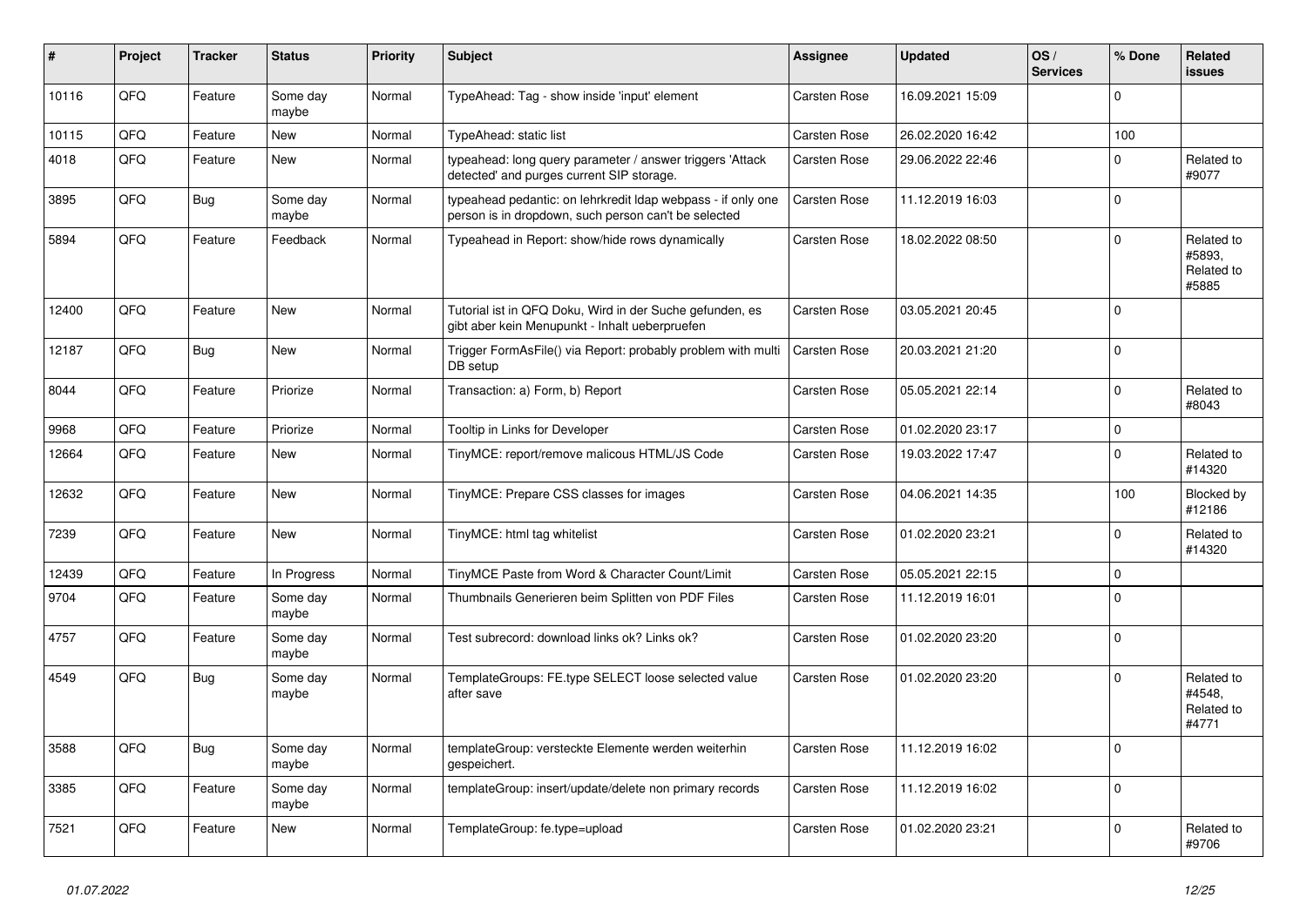| ∦     | Project | <b>Tracker</b> | <b>Status</b>     | <b>Priority</b> | <b>Subject</b>                                                                                            | <b>Assignee</b>                                        | <b>Updated</b>      | OS/<br><b>Services</b> | % Done      | Related<br><b>issues</b>                      |                      |
|-------|---------|----------------|-------------------|-----------------|-----------------------------------------------------------------------------------------------------------|--------------------------------------------------------|---------------------|------------------------|-------------|-----------------------------------------------|----------------------|
| 3882  | QFQ     | Bug            | Some day<br>maybe | Normal          | templateGroup: disable 'add' if limit is reached - funktioniert<br>nicht wenn bereits records existierten | <b>Carsten Rose</b>                                    | 11.12.2019 16:03    |                        | $\Omega$    |                                               |                      |
| 12045 | QFQ     | Bug            | New               | Normal          | templateGroup afterSave FE: Aufruf ohne<br>sqlHonorFormElements funktioniert nicht                        | <b>Carsten Rose</b>                                    | 18.02.2021 16:33    |                        | $\Omega$    |                                               |                      |
| 12716 | QFQ     | Bug            | <b>New</b>        | Normal          | template group: Pattern only applied to first instance                                                    | <b>Carsten Rose</b>                                    | 19.03.2022 17:47    |                        | $\mathbf 0$ |                                               |                      |
| 12679 | QFQ     | Feature        | New               | Normal          | tablesorter: custom column width                                                                          | Carsten Rose                                           | 16.06.2021 11:10    |                        | $\mathbf 0$ |                                               |                      |
| 10745 | QFQ     | Feature        | Some day<br>maybe | Normal          | <b>Tablesorter Excel Export</b>                                                                           | <b>Carsten Rose</b>                                    | 16.09.2021 15:09    |                        | $\Omega$    |                                               |                      |
| 14304 | QFQ     | Bug            | New               | Normal          | table sorter view safer does not work                                                                     | <b>Carsten Rose</b>                                    | 10.06.2022 11:49    |                        | $\mathbf 0$ |                                               |                      |
| 12584 | QFQ     | Feature        | Feedback          | Normal          | T3 v10 migration script: replace alias-patterns (v11)                                                     | <b>Carsten Rose</b>                                    | 28.05.2022 11:12    |                        | 100         |                                               |                      |
| 3402  | QFQ     | Feature        | Some day<br>maybe | Normal          | Syntax Highlighting via CodeMirror                                                                        | <b>Carsten Rose</b>                                    | 11.12.2019 16:02    |                        | 100         | Related to<br>#3207                           |                      |
| 12520 | QFQ     | Bug            | New               | Normal          | Switch FE User: still active even FE User session expired                                                 | <b>Carsten Rose</b>                                    | 19.03.2022 17:48    |                        | $\mathbf 0$ |                                               |                      |
| 12477 | QFQ     | Feature        | New               | Normal          | Support for refactoring: Form, FormElement, diverse<br>Tabellen/Spalten, tt-content Records               | Carsten Rose                                           | 03.05.2021 20:45    |                        | $\mathbf 0$ |                                               |                      |
| 7574  | QFQ     | Bug            | New               | Normal          | Substitute error: form element not reported / dont parse<br>Form.note                                     | <b>Carsten Rose</b>                                    | 01.02.2020 23:21    |                        | $\mathbf 0$ |                                               |                      |
| 11955 | QFQ     | Feature        | New               | Normal          | subrecord: new title option to set <th> attributes - e.g. to<br/>customize tablesorter options.</th>      | attributes - e.g. to<br>customize tablesorter options. | <b>Carsten Rose</b> | 03.05.2021 20:47       |             | $\mathbf 0$                                   | Related to<br>#11775 |
| 8187  | QFQ     | Feature        | <b>New</b>        | Normal          | Subrecord: enable/hide new button - make new/edit/delete<br>customizeable.                                | <b>Carsten Rose</b>                                    | 06.03.2021 18:44    |                        | $\Omega$    | Related to<br>#11326                          |                      |
| 3432  | QFQ     | Feature        | New               | Normal          | subrecord: dynamicUpdate                                                                                  | <b>Carsten Rose</b>                                    | 11.06.2020 21:10    |                        | $\Omega$    | Related to<br>#5691                           |                      |
| 11775 | QFQ     | Feature        | New               | Normal          | Subrecord Tooltip pro Feld                                                                                | <b>Carsten Rose</b>                                    | 18.12.2020 15:22    |                        | $\Omega$    | Related to<br>#11955                          |                      |
| 12413 | QFQ     | Feature        | New               | Normal          | STORE_TYPO3: enhance for {{be_users.email:T}},<br>{{fe users.email:T}}                                    | <b>Carsten Rose</b>                                    | 03.05.2021 20:45    |                        | $\Omega$    | Related to<br>#12412,<br>Related to<br>#10012 |                      |
| 9129  | QFQ     | Feature        | New               | Normal          | sqlValidate: Message as notification, not as error                                                        | <b>Carsten Rose</b>                                    | 01.02.2020 23:22    |                        | $\Omega$    | Related to<br>#9128                           |                      |
| 4026  | QFQ     | Feature        | Some day<br>maybe | Normal          | sqlLog.sql: log number of FE.id                                                                           | <b>Carsten Rose</b>                                    | 11.12.2019 16:03    |                        | $\Omega$    | Related to<br>#5458                           |                      |
| 3941  | QFO     | Feature        | Some day<br>maybe | Normal          | sqlAfter: es sollten mehrere moeglich sein                                                                | <b>Carsten Rose</b>                                    | 11.12.2019 16:03    |                        | $\mathbf 0$ | Related to<br>#3942                           |                      |
| 12504 | QFQ     | Feature        | Priorize          | Normal          | sql.log: report fe.id                                                                                     | Carsten Rose                                           | 05.05.2021 22:09    |                        | $\mathbf 0$ |                                               |                      |
| 4050  | QFQ     | Feature        | New               | Normal          | sql.log: 1) FormElement ID which causes a specific action,<br>2) Result in the same row.                  | Carsten Rose                                           | 15.04.2020 11:35    |                        | $\mathbf 0$ | Related to<br>#5458                           |                      |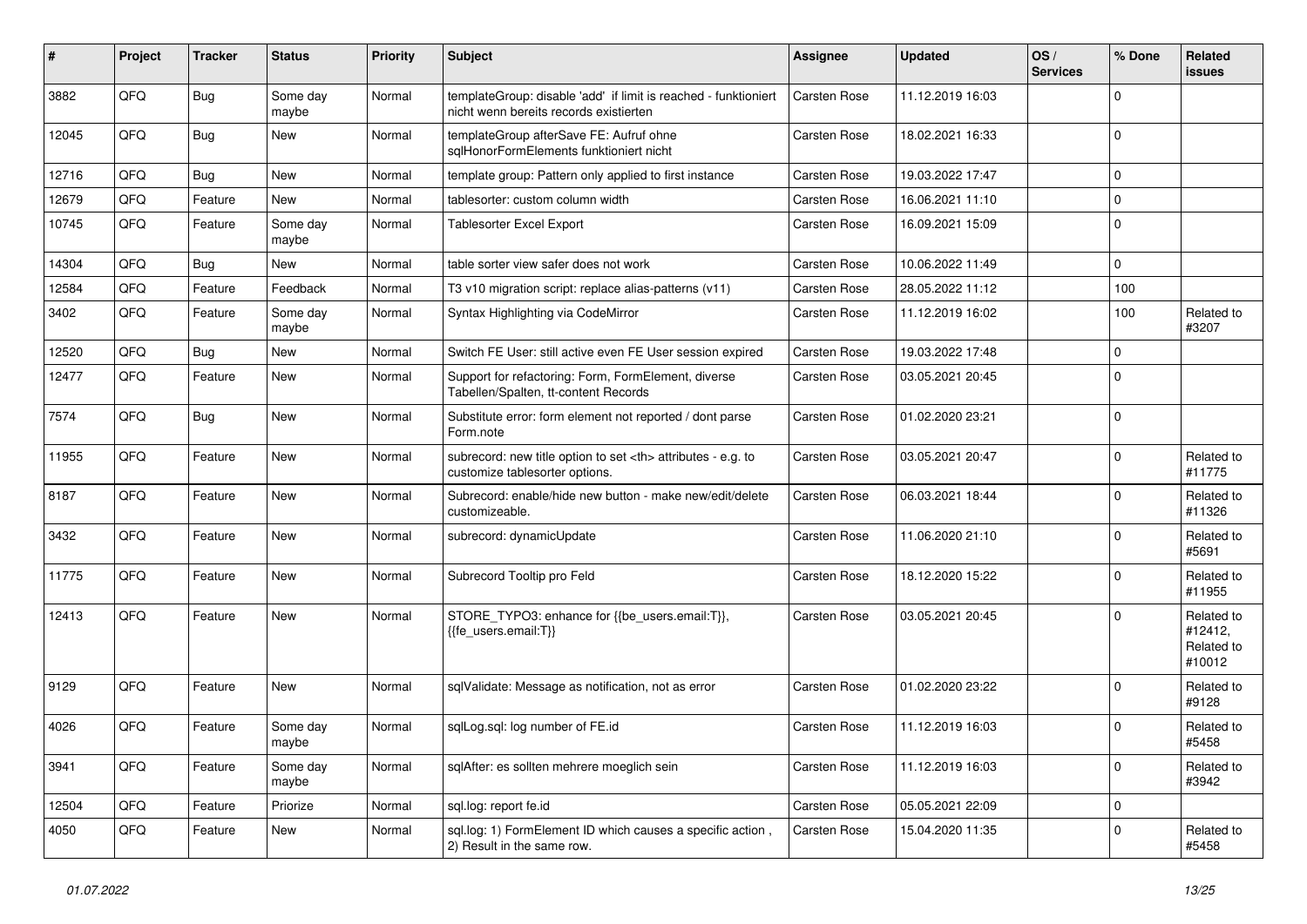| ∦     | Project        | <b>Tracker</b> | <b>Status</b>     | <b>Priority</b> | <b>Subject</b>                                                                                     | <b>Assignee</b>     | <b>Updated</b>   | OS/<br><b>Services</b> | % Done         | Related<br>issues    |
|-------|----------------|----------------|-------------------|-----------------|----------------------------------------------------------------------------------------------------|---------------------|------------------|------------------------|----------------|----------------------|
| 8806  | QFQ            | Feature        | New               | Normal          | SQL Function nl2br                                                                                 | <b>Carsten Rose</b> | 01.02.2020 23:22 |                        | $\Omega$       |                      |
| 9928  | QFQ            | Feature        | Priorize          | Normal          | SpecialColumnName: a) Deprecated: ' AS "_+tag " ', b)<br>New: ' AS "_ <tag1><tag2>"</tag2></tag1>  | <b>Carsten Rose</b> | 01.02.2020 23:17 |                        | 0              | Related to<br>#9929  |
| 7683  | QFQ            | Feature        | New               | Normal          | Special column names in '{{ SELECT  AS _link }}' should<br>be detected                             | Carsten Rose        | 01.02.2020 23:21 |                        | $\Omega$       |                      |
| 12512 | QFQ            | Bug            | <b>New</b>        | Normal          | Some MySQL Installation can't use 'stored procedures'                                              | <b>Carsten Rose</b> | 19.03.2022 17:48 |                        | $\Omega$       |                      |
| 9707  | QFQ            | Feature        | New               | Normal          | SIP security: encode pageld and check pageld on decode                                             | <b>Carsten Rose</b> | 01.02.2020 23:22 |                        | $\mathbf 0$    |                      |
| 7107  | QFQ            | Feature        | Some day<br>maybe | Normal          | Showcase Registration Tool: Anmeldung / Administration :<br>Liste Anmeldungen / Emaileinaldung     | <b>Carsten Rose</b> | 11.12.2019 16:01 |                        | 0              |                      |
| 8963  | QFQ            | Feature        | Priorize          | Normal          | Setting values in a store: flexible way                                                            | <b>Carsten Rose</b> | 05.05.2021 22:10 |                        | 0              | Related to<br>#8975  |
| 4956  | QFQ            | Feature        | Some day<br>maybe | Normal          | Sendmail: Benutzerdefinierte Headers                                                               | <b>Carsten Rose</b> | 11.12.2019 16:02 |                        | $\Omega$       |                      |
| 7014  | QFQ            | Bug            | New               | Normal          | Sending invalid emails succeeds when<br>debug.redirectAllMailTo is set                             | <b>Carsten Rose</b> | 01.02.2020 23:21 |                        | $\mathbf 0$    |                      |
| 11080 | QFQ            | Feature        | New               | Normal          | Send MQTT messages                                                                                 | <b>Carsten Rose</b> | 29.08.2020 19:49 |                        | 0              |                      |
| 7616  | QFQ            | Bug            | Priorize          | Normal          | Selectlist with Enum & Dynamic Update                                                              | <b>Carsten Rose</b> | 01.02.2020 10:13 |                        | 0              |                      |
| 7519  | QFQ            | Feature        | New               | Normal          | Select: Multi                                                                                      | <b>Carsten Rose</b> | 01.02.2020 23:22 |                        | 0              |                      |
| 11076 | QFQ            | Feature        | In Progress       | Normal          | SELECT  AS _websocket                                                                              | <b>Carsten Rose</b> | 30.08.2020 17:49 |                        | $\mathbf 0$    |                      |
| 5428  | QFQ            | Feature        | Some day<br>maybe | Normal          | secure thumbnail: late render on access.                                                           | Carsten Rose        | 01.02.2020 23:20 |                        | 0              |                      |
| 9394  | QFQ            | Feature        | Priorize          | Normal          | REST: allow for non numerical ids in get requests                                                  | <b>Carsten Rose</b> | 05.05.2021 22:10 |                        | $\mathbf 0$    |                      |
| 5345  | QFQ            | Feature        | New               | Normal          | Report: UPDATE / INSERT / DELETE statements should<br>trigger subqueries, depending on the result. | <b>Carsten Rose</b> | 27.05.2020 16:11 |                        | $\Omega$       |                      |
| 9811  | QFQ            | Feature        | New               | Normal          | Report: tag every n'th row                                                                         | Carsten Rose        | 01.02.2020 23:22 |                        | $\Omega$       |                      |
| 14323 | QFQ            | <b>Bug</b>     | In Progress       | Normal          | Report: render=both single - no impact                                                             | Carsten Rose        | 19.06.2022 18:31 |                        | 0              |                      |
| 3991  | QFQ            | Feature        | Some day<br>maybe | Normal          | report: Columnname ' skipWrap' skips 'fbeg', 'fend'                                                | <b>Carsten Rose</b> | 11.12.2019 16:03 |                        | 0              |                      |
| 6723  | QFQ            | Feature        | New               | Normal          | Report QFQ Installation and Version                                                                | <b>Carsten Rose</b> | 12.06.2021 09:07 |                        | 0              |                      |
| 7261  | QFQ            | <b>Bug</b>     | New               | Normal          | Report pathFilename for user without path, only the filename                                       | <b>Carsten Rose</b> | 01.02.2020 23:21 |                        | $\mathbf 0$    |                      |
| 9983  | QFG            | Feature        | New               | Normal          | Report Notation: new keyword 'range'                                                               | <b>Carsten Rose</b> | 01.02.2020 15:55 |                        | $\overline{0}$ |                      |
| 8975  | QFQ            | Feature        | New               | Normal          | Report Notation: 2.0                                                                               | Carsten Rose        | 01.02.2020 23:22 |                        | 0              | Related to<br>#8963  |
| 11323 | QFG            | Feature        | Some day<br>maybe | Normal          | Report Frontend Editor Modal + Codemirror                                                          | Carsten Rose        | 16.09.2021 15:10 |                        | $\mathbf 0$    | Related to<br>#11036 |
| 10005 | $\mathsf{QFQ}$ | Feature        | Priorize          | Normal          | Report / special column name:  AS _calendar                                                        | Carsten Rose        | 03.06.2020 17:28 |                        | 0              |                      |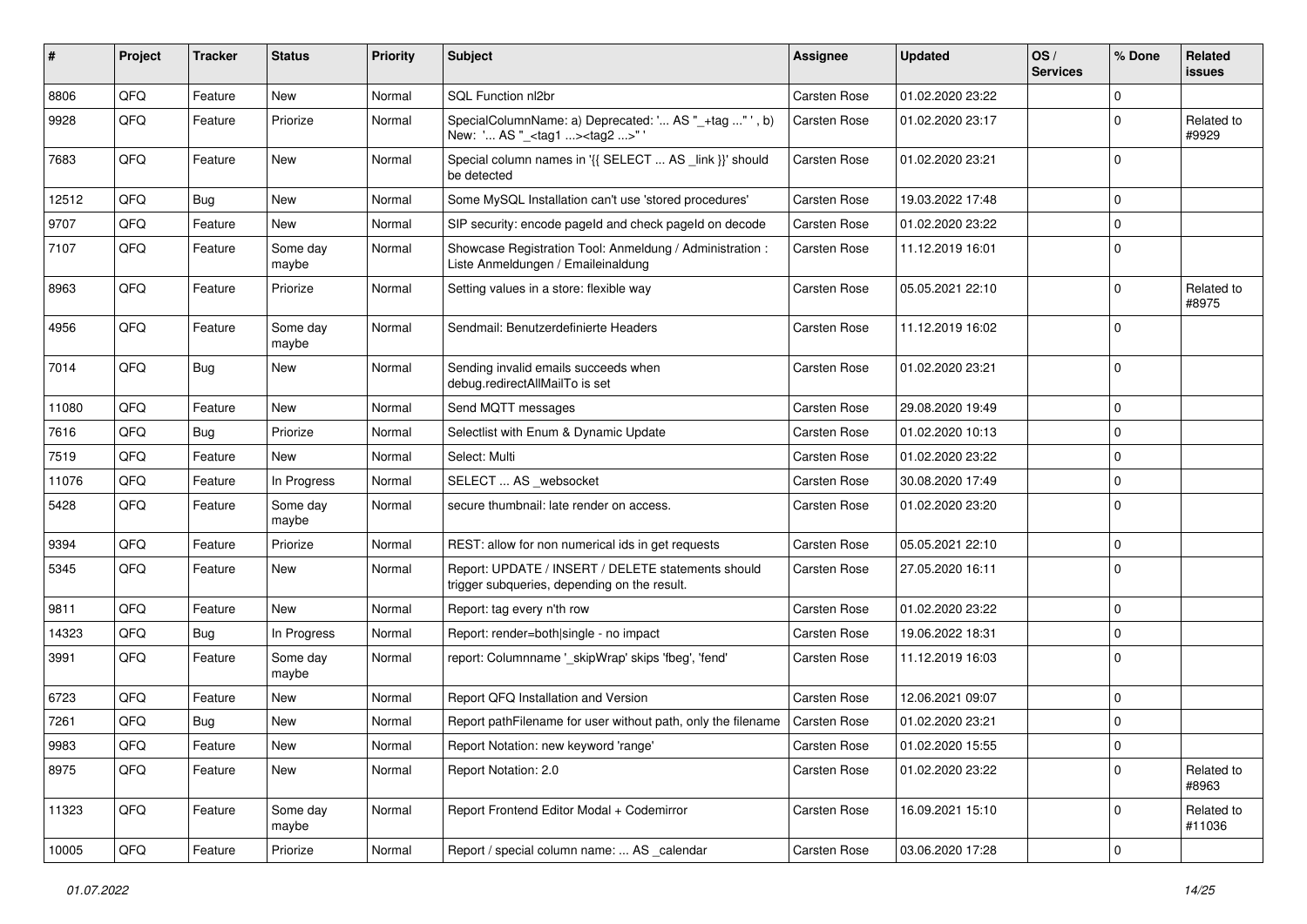| #     | Project | <b>Tracker</b> | <b>Status</b>     | <b>Priority</b> | <b>Subject</b>                                                                      | <b>Assignee</b>     | <b>Updated</b>   | OS/<br><b>Services</b> | % Done      | Related<br><b>issues</b>                                               |
|-------|---------|----------------|-------------------|-----------------|-------------------------------------------------------------------------------------|---------------------|------------------|------------------------|-------------|------------------------------------------------------------------------|
| 12611 | QFQ     | Feature        | Some day<br>maybe | Normal          | Refactoring: Bootstrap with Lazy Loading                                            | Carsten Rose        | 08.06.2022 10:37 |                        | $\Omega$    | Related to<br>#12490,<br>Related to<br>#10013,<br>Related to<br>#7732  |
| 10012 | QFQ     | Feature        | Priorize          | Normal          | redirectAllMailTo: {{beEmail:T}}                                                    | <b>Carsten Rose</b> | 08.05.2021 09:54 |                        | $\Omega$    | Related to<br>#12412,<br>Related to<br>#12413,<br>Related to<br>#10011 |
| 13700 | QFQ     | Feature        | <b>New</b>        | Normal          | Redesign gfg.io Seite                                                               | <b>Carsten Rose</b> | 19.03.2022 17:43 |                        | 0           |                                                                        |
| 7099  | QFQ     | Feature        | <b>New</b>        | Normal          | Redesign FormEditor                                                                 | Carsten Rose        | 01.02.2020 23:21 |                        | $\mathbf 0$ |                                                                        |
| 7480  | QFQ     | Feature        | <b>New</b>        | Normal          | Record History (Undo / Redo)                                                        | <b>Carsten Rose</b> | 11.12.2019 16:16 |                        | $\mathbf 0$ | Related to<br>#2361                                                    |
| 7280  | QFQ     | Feature        | <b>New</b>        | Normal          | recently used table                                                                 | <b>Carsten Rose</b> | 01.02.2020 23:21 |                        | $\mathbf 0$ |                                                                        |
| 3867  | QFQ     | Feature        | Priorize          | Normal          | Readonly Formular: Template Groups add/delete<br>ausbeldnen                         | <b>Carsten Rose</b> | 05.05.2021 22:12 |                        | $\mathbf 0$ |                                                                        |
| 7795  | QFQ     | Bug            | <b>New</b>        | Normal          | Readonly Form: Typeahead-Felder                                                     | <b>Carsten Rose</b> | 01.02.2020 23:22 |                        | $\Omega$    | Related to<br>#10640                                                   |
| 7513  | QFQ     | <b>Bug</b>     | <b>New</b>        | Normal          | Radios not correct aligned                                                          | <b>Carsten Rose</b> | 01.02.2020 23:22 |                        | $\mathbf 0$ |                                                                        |
| 11239 | QFQ     | <b>Bug</b>     | <b>New</b>        | Normal          | Radiobutton (plain): horizontales Rendern abhängig vom<br>Datentyp in der Datenbank | <b>Carsten Rose</b> | 30.09.2020 18:37 |                        | $\Omega$    |                                                                        |
| 7924  | QFQ     | Feature        | <b>New</b>        | Normal          | Radio/Checkbox with Tooltip                                                         | <b>Carsten Rose</b> | 01.02.2020 23:22 |                        | $\mathbf 0$ |                                                                        |
| 6483  | QFQ     | Bug            | <b>New</b>        | Normal          | R Store funktioniert nicht bei 'Report Notation' im FE                              | <b>Carsten Rose</b> | 01.02.2020 23:21 |                        | $\Omega$    |                                                                        |
| 7520  | QFQ     | Feature        | <b>New</b>        | Normal          | QR Code:  AS _qr ( AS _link)                                                        | <b>Carsten Rose</b> | 01.02.2020 23:22 |                        | $\mathbf 0$ |                                                                        |
| 4771  | QFQ     | Bug            | Some day<br>maybe | Normal          | gfg: select-down-values empty after save (edit-form for<br>program administrators)  | <b>Carsten Rose</b> | 01.02.2020 23:20 |                        | $\Omega$    | Related to<br>#4549, Has<br>duplicate<br>#4282                         |
| 8586  | QFQ     | Feature        | Some day<br>maybe | Normal          | QFQ: Enhance Error message for 'record not found'                                   | <b>Carsten Rose</b> | 16.09.2021 15:10 |                        | $\Omega$    |                                                                        |
| 5480  | QFQ     | Feature        | Some day<br>maybe | Normal          | QFQ: Dokumentation mit Screenshots versehen                                         | Carsten Rose        | 01.02.2020 23:20 |                        | $\Omega$    | Related to<br>#9879                                                    |
| 6574  | QFQ     | <b>Bug</b>     | Priorize          | Normal          | qfq.log: Fehlermeldung wurde angezeigt, aber nicht geloggt                          | Carsten Rose        | 01.02.2020 10:13 |                        | $\Omega$    |                                                                        |
| 4839  | QFQ     | Feature        | Some day<br>maybe | Normal          | qfq-handle in <head> Abschnitt</head>                                               | <b>Carsten Rose</b> | 11.12.2019 16:02 |                        | $\Omega$    |                                                                        |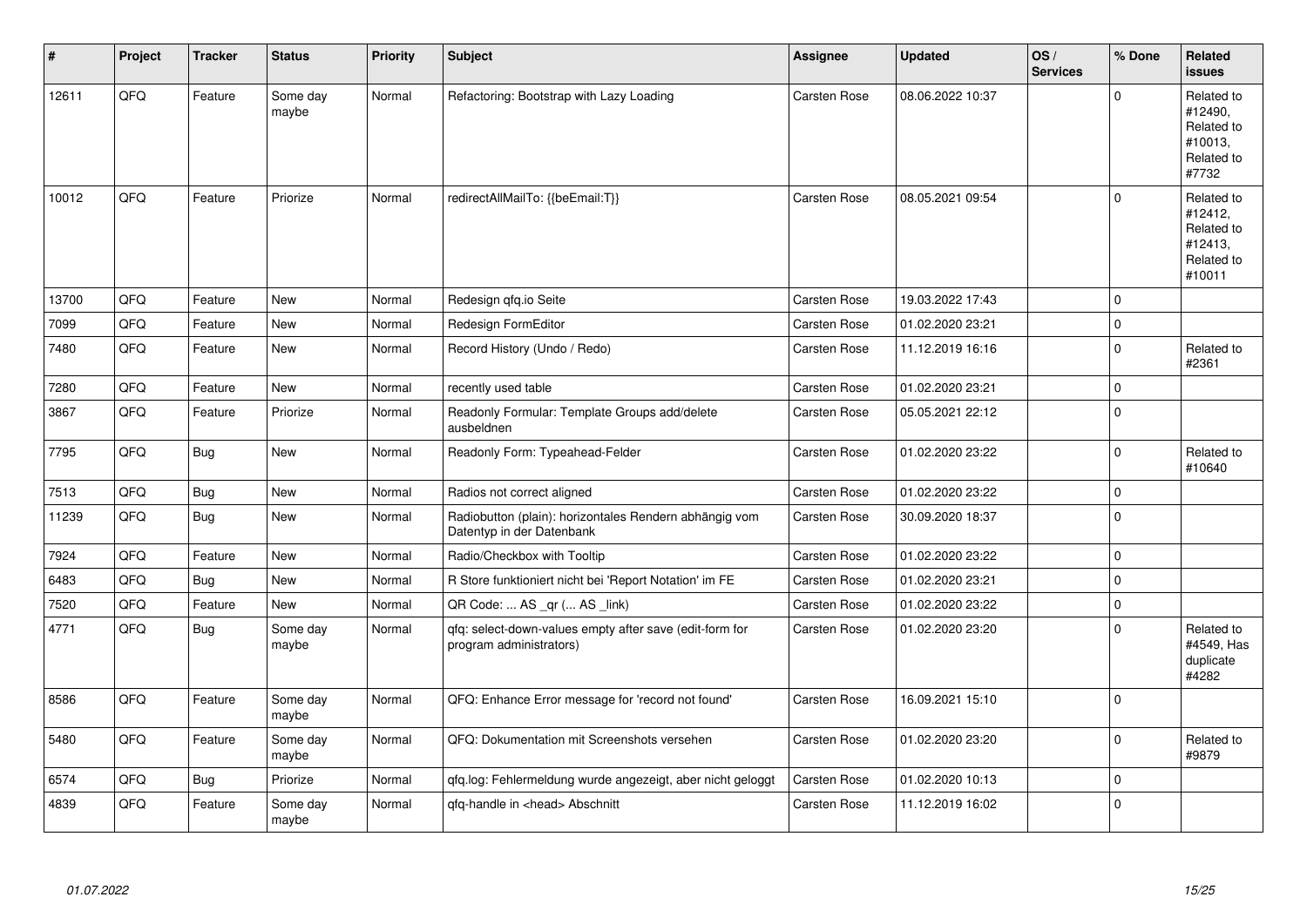| #     | Project | <b>Tracker</b> | <b>Status</b>     | <b>Priority</b> | <b>Subject</b>                                                                                                                        | Assignee            | <b>Updated</b>   | OS/<br><b>Services</b> | % Done         | Related<br><b>issues</b>                      |
|-------|---------|----------------|-------------------|-----------------|---------------------------------------------------------------------------------------------------------------------------------------|---------------------|------------------|------------------------|----------------|-----------------------------------------------|
| 9927  | QFQ     | Feature        | <b>New</b>        | Normal          | QFQ Update: a) Update nur machen wenn BE User<br>eingeloggt ist., b) Bei Fehler genaue Meldung welcher<br>Updateschritt Probleme hat. | Carsten Rose        | 22.01.2020 12:59 |                        | 0              |                                               |
| 7524  | QFQ     | Bug            | <b>New</b>        | Normal          | QFQ throws a 'General Error' if 'fileadmin/protected/log/' is<br>not writeable                                                        | <b>Carsten Rose</b> | 01.02.2020 23:22 |                        | $\mathbf 0$    |                                               |
| 12465 | QFQ     | Feature        | <b>New</b>        | Normal          | QFQ Function: use in FE to fill StoreRecord                                                                                           | Carsten Rose        | 05.05.2021 21:58 |                        | $\mathbf 0$    |                                               |
| 1635  | QFQ     | Feature        | Some day<br>maybe | Normal          | QFQ Extension content record: weitere Optionen einblenden.                                                                            | Carsten Rose        | 11.12.2019 16:03 |                        | $\Omega$       |                                               |
| 13592 | QFQ     | Bug            | New               | Normal          | QFQ Build Queue: das vergeben von Tags klappt nicht. Es<br>werden keine Releases gebaut.                                              | Carsten Rose        | 19.03.2022 17:45 |                        | $\mathbf 0$    |                                               |
| 11980 | QFQ     | Feature        | In Progress       | Normal          | protected verzeichnis MUSS geschützt werden                                                                                           | Carsten Rose        | 07.09.2021 13:30 |                        | $\mathbf 0$    |                                               |
| 10658 | QFQ     | <b>Bug</b>     | <b>New</b>        | Normal          | processReadOnly broken                                                                                                                | Carsten Rose        | 27.05.2020 17:55 |                        | $\overline{0}$ |                                               |
| 4023  | QFQ     | Feature        | New               | Normal          | prepared statements - FE action: salveld, sqllnsert,<br>sqlUpdate, sqlDelete, sqlBefore, sqlAfter                                     | Carsten Rose        | 11.12.2019 16:15 |                        | $\Omega$       |                                               |
| 10080 | QFQ     | Feature        | <b>New</b>        | Normal          | Popup on 'save' / 'close': configure dialog (answer<br>yes/no/cancle/)                                                                | Carsten Rose        | 28.03.2021 20:52 |                        | $\Omega$       | Is duplicate<br>of #12262                     |
| 11668 | QFQ     | Bug            | <b>New</b>        | Normal          | Play function.sgl - problem with mysgl                                                                                                | Carsten Rose        | 03.05.2021 20:48 |                        | $\mathbf 0$    |                                               |
| 10819 | QFQ     | Feature        | <b>New</b>        | Normal          | Persistent SIP - second try                                                                                                           | Carsten Rose        | 29.06.2020 23:02 |                        | 0              | Related to<br>#6261                           |
| 6261  | QFQ     | Feature        | New               | Normal          | Persistent SIP                                                                                                                        | <b>Carsten Rose</b> | 12.06.2021 09:07 |                        | $\mathbf 0$    | Related to<br>#10819                          |
| 7336  | QFQ     | Feature        | Some day<br>maybe | Normal          | PDF Upload: disallow PDFs with specific Meta information                                                                              | Carsten Rose        | 11.12.2019 16:01 |                        | $\Omega$       |                                               |
| 8101  | QFQ     | Feature        | Some day<br>maybe | Normal          | Password hash: support further hashing methods                                                                                        | Carsten Rose        | 16.09.2021 15:10 |                        | 0              |                                               |
| 7681  | QFQ     | Feature        | New               | Normal          | Optional switch off 'check for modified record'                                                                                       | <b>Carsten Rose</b> | 01.02.2020 23:21 |                        | $\mathbf 0$    |                                               |
| 14175 | QFQ     | Bug            | In Progress       | Normal          | Opening a form with no QFQ Session cookie fails                                                                                       | Carsten Rose        | 03.06.2022 10:40 |                        | $\Omega$       |                                               |
| 7685  | QFQ     | Bug            | <b>New</b>        | Normal          | Open FormElement from QFQ error message and save<br>modified record: error about missing {{formId:F}}                                 | Carsten Rose        | 01.02.2020 23:22 |                        | $\Omega$       |                                               |
| 10011 | QFQ     | Feature        | Priorize          | Normal          | Offer new STORE TYPO3 Variable 'beUser', 'beEmail'                                                                                    | Carsten Rose        | 08.05.2021 09:51 |                        | $\Omega$       | Related to<br>#10012,<br>Related to<br>#12511 |
| 14090 | QFQ     | Feature        | New               | Normal          | Nützliche _script funktionen                                                                                                          | Carsten Rose        | 28.05.2022 11:03 |                        | $\Omega$       |                                               |
| 12133 | QFQ     | <b>Bug</b>     | <b>New</b>        | Normal          | NPM, phpSpreadSheet aktualisieren                                                                                                     | Carsten Rose        | 15.03.2021 09:04 |                        | $\mathbf 0$    |                                               |
| 5782  | QFQ     | Feature        | <b>New</b>        | Normal          | NextCloud API                                                                                                                         | Carsten Rose        | 01.02.2020 10:02 |                        | $\Omega$       |                                               |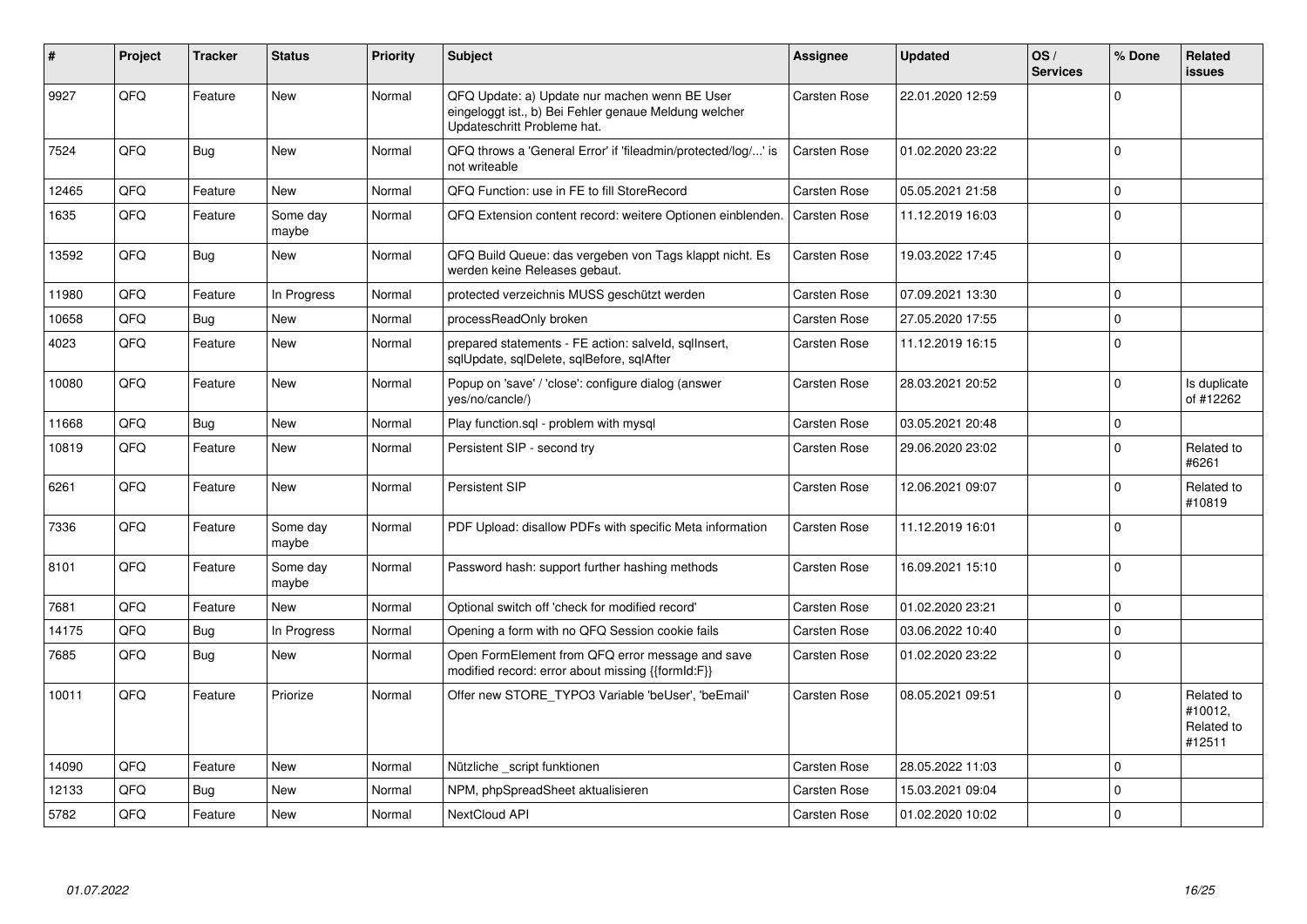| $\vert$ # | Project | <b>Tracker</b> | <b>Status</b>     | <b>Priority</b> | <b>Subject</b>                                                                           | Assignee            | <b>Updated</b>   | OS/<br><b>Services</b> | % Done      | Related<br><b>issues</b>                                             |
|-----------|---------|----------------|-------------------|-----------------|------------------------------------------------------------------------------------------|---------------------|------------------|------------------------|-------------|----------------------------------------------------------------------|
| 6437      | QFQ     | Feature        | <b>New</b>        | Normal          | Neuer Mode Button bei FormElementen                                                      | <b>Carsten Rose</b> | 01.02.2020 23:21 |                        | $\Omega$    | Related to<br>#9668,<br>Blocked by<br>#9678                          |
| 12023     | QFQ     | Feature        | New               | Normal          | MySQL Stored Precdure: QDECODESPECIALCHAR()                                              | Carsten Rose        | 16.02.2021 11:16 |                        | $\Omega$    | Related to<br>#12022                                                 |
| 11667     | QFQ     | <b>Bug</b>     | New               | Normal          | MySQL mariadb-server-10.3: Incorrect datetime value                                      | Carsten Rose        | 03.05.2021 20:48 |                        | $\mathbf 0$ |                                                                      |
| 9579      | QFO     | Feature        | Some day<br>maybe | Normal          | Multiform with Process Row                                                               | Carsten Rose        | 11.12.2019 16:01 |                        | $\Omega$    |                                                                      |
| 11695     | QFQ     | <b>Bug</b>     | New               | Normal          | MultiForm required FE Error                                                              | <b>Carsten Rose</b> | 04.12.2020 13:34 |                        | $\mathbf 0$ |                                                                      |
| 5695      | QFQ     | Feature        | In Progress       | Normal          | Multiform                                                                                | Carsten Rose        | 02.01.2021 18:38 |                        | $\mathbf 0$ |                                                                      |
| 12325     | QFQ     | <b>Bug</b>     | Priorize          | Normal          | MultiDB form.dblndex not working for report syntax                                       | Carsten Rose        | 07.09.2021 13:37 |                        | $\Omega$    | Related to<br>#12145,<br>Related to<br>#12314                        |
| 10714     | QFQ     | Feature        | New               | Normal          | multi Table Form                                                                         | Carsten Rose        | 16.03.2021 18:44 |                        | $\Omega$    |                                                                      |
| 11516     | QFQ     | Feature        | <b>New</b>        | Normal          | Multi Page Form (Previous/Next Buttons)                                                  | <b>Carsten Rose</b> | 16.03.2021 17:52 |                        | $\Omega$    |                                                                      |
| 4365      | QFQ     | Feature        | Some day<br>maybe | Normal          | Multi Language: new way of config                                                        | <b>Carsten Rose</b> | 01.02.2020 23:20 |                        | $\Omega$    |                                                                      |
| 13330     | QFQ     | Feature        | In Progress       | Normal          | Multi Form: Upload                                                                       | Carsten Rose        | 07.11.2021 12:40 |                        | 50          | Related to<br>#9706                                                  |
| 13332     | QFQ     | <b>Bug</b>     | New               | Normal          | Multi Form: Required Felder werden visuell nicht markiert.                               | Carsten Rose        | 19.03.2022 17:47 |                        | $\Omega$    |                                                                      |
| 13331     | QFQ     | Bug            | <b>New</b>        | Normal          | Multi Form: Clear Icon misplaced                                                         | <b>Carsten Rose</b> | 19.03.2022 17:47 |                        | $\mathbf 0$ |                                                                      |
| 9706      | QFQ     | Feature        | New               | Normal          | Multi File Upload (hidden template group)                                                | <b>Carsten Rose</b> | 01.02.2020 23:22 |                        | $\Omega$    | Related to<br>#7521,<br>Related to<br>#5562,<br>Related to<br>#13330 |
| 10015     | QFQ     | Feature        | Priorize          | Normal          | Monospace in Textarea                                                                    | <b>Carsten Rose</b> | 03.02.2020 13:40 |                        | $\Omega$    |                                                                      |
| 6765      | QFQ     | Feature        | <b>New</b>        | Normal          | Moeglichkeit via QFQ eigene Logs zu schreiben                                            | <b>Carsten Rose</b> | 01.02.2020 23:21 |                        | $\mathbf 0$ |                                                                      |
| 11523     | QFQ     | Feature        | New               | Normal          | Mit dynamic Update erkennen, ob Upload gemacht wurde                                     | <b>Carsten Rose</b> | 13.11.2020 15:07 |                        | $\Omega$    | Related to<br>#9533                                                  |
| 10014     | QFQ     | Feature        | <b>New</b>        | Normal          | Manual.rst: describe behaviour and process order of<br>fillStoreVar, slaveId, sqlBefore, | Carsten Rose        | 01.02.2020 22:31 |                        | $\Omega$    |                                                                      |
| 9208      | QFQ     | Feature        | New               | Normal          | Manage 'recent' records                                                                  | Carsten Rose        | 01.02.2020 23:22 |                        | $\mathbf 0$ |                                                                      |
| 11747     | QFQ     | Feature        | New               | Normal          | Maintenance Page with Redirect                                                           | Carsten Rose        | 03.05.2021 20:47 |                        | $\Omega$    | Related to<br>#11741                                                 |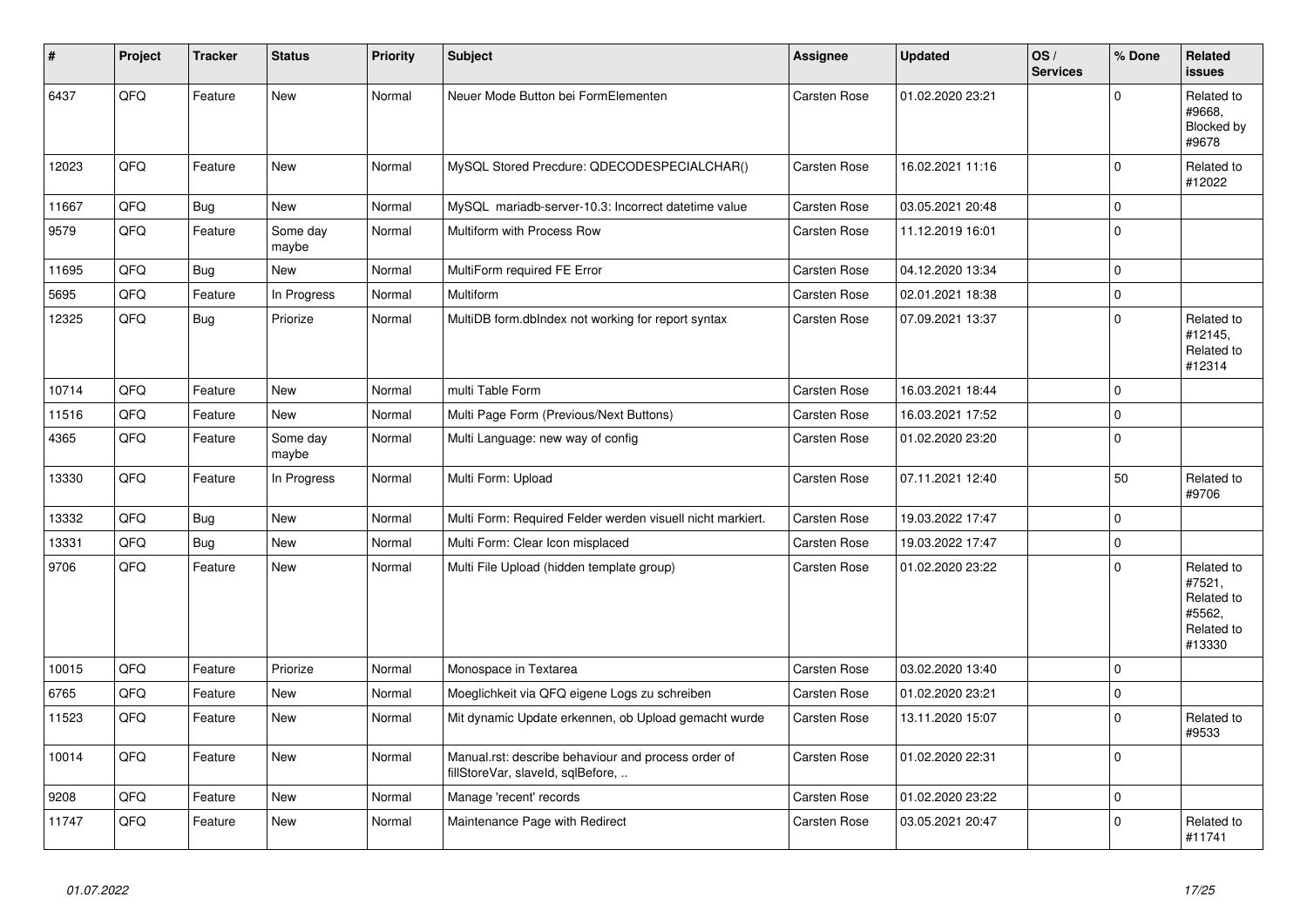| #     | Project | <b>Tracker</b> | <b>Status</b>     | <b>Priority</b> | <b>Subject</b>                                                                                           | Assignee            | <b>Updated</b>   | OS/<br><b>Services</b> | % Done              | Related<br><b>issues</b>                                                |
|-------|---------|----------------|-------------------|-----------------|----------------------------------------------------------------------------------------------------------|---------------------|------------------|------------------------|---------------------|-------------------------------------------------------------------------|
| 2084  | QFQ     | Feature        | Some day<br>maybe | Normal          | Mailto mit encryption: Subrecord                                                                         | <b>Carsten Rose</b> | 11.12.2019 16:03 |                        | $\mathbf 0$         | Related to<br>#2082                                                     |
| 3504  | QFQ     | Feature        | New               | Normal          | Logging: welche Action FEs werden wann wie ausgefuehrt                                                   | <b>Carsten Rose</b> | 01.02.2020 23:21 |                        | $\mathbf 0$         | Related to<br>#5458,<br>Related to<br>#4092                             |
| 5852  | QFQ     | Feature        | Some day<br>maybe | Normal          | Logging: mail.log / sql.log - im FE anzeigen und via AJAX<br>aktualisieren                               | <b>Carsten Rose</b> | 01.02.2020 23:19 |                        | $\Omega$            | Related to<br>#5885                                                     |
| 2361  | QFQ     | Feature        | New               | Normal          | Logging wer/wann/wo welches Formular aufgerufen hat                                                      | <b>Carsten Rose</b> | 11.12.2019 16:15 |                        | $\mathbf 0$         | Related to<br>#4432,<br>Related to<br>#7480                             |
| 9777  | QFQ     | Feature        | <b>New</b>        | Normal          | Logging QFQ Variables                                                                                    | <b>Carsten Rose</b> | 16.12.2019 17:17 |                        | $\pmb{0}$           |                                                                         |
| 8702  | QFQ     | Feature        | New               | Normal          | Load Record which is locked: missing user info                                                           | Carsten Rose        | 11.12.2019 16:16 |                        | $\pmb{0}$           | Related to<br>#9789                                                     |
| 3457  | QFQ     | Feature        | Some day<br>maybe | Normal          | LDAP: concat multi values to one single entry                                                            | Carsten Rose        | 11.12.2019 16:02 |                        | $\Omega$            |                                                                         |
| 14371 | QFQ     | Feature        | Priorize          | Normal          | LDAP via REPORT                                                                                          | <b>Carsten Rose</b> | 19.06.2022 16:37 |                        | $\mathbf 0$         |                                                                         |
| 10593 | QFQ     | Feature        | <b>New</b>        | Normal          | label2: text behind input element                                                                        | Carsten Rose        | 16.05.2020 10:57 |                        | $\mathbf 0$         |                                                                         |
| 10443 | QFQ     | Feature        | In Progress       | Normal          | Konzept api / live                                                                                       | Carsten Rose        | 07.05.2020 09:39 |                        | $\mathsf{O}\xspace$ |                                                                         |
| 1946  | QFQ     | Feature        | Some day<br>maybe | Normal          | Kontrolle ob der ReadOnly Modus bei den<br>Formularelementen korrekt implementiert ist                   | <b>Carsten Rose</b> | 11.12.2019 16:03 |                        | $\mathbf 0$         |                                                                         |
| 4259  | QFQ     | Feature        | Some day<br>maybe | Normal          | Instant trigger a cron job                                                                               | Carsten Rose        | 11.12.2019 16:03 |                        | $\mathbf 0$         |                                                                         |
| 7522  | QFQ     | Feature        | Priorize          | Normal          | Inserting default index.html to folder (Avoid Apache Indexing)                                           | Carsten Rose        | 01.02.2020 10:13 |                        | $\mathbf 0$         |                                                                         |
| 9834  | QFQ     | Bug            | Priorize          | Normal          | Input elements with tag 'disabled' are missing on<br>form-submit: server option 'processReadOnly' broken | <b>Carsten Rose</b> | 07.12.2021 16:43 |                        | $\mathbf 0$         | Related to<br>#9691,<br>Related to<br>#5305, Has<br>duplicate<br>#12331 |
| 11036 | QFQ     | Feature        | Some day<br>maybe | Normal          | inline report editor permissions                                                                         | <b>Carsten Rose</b> | 16.09.2021 15:09 |                        | $\mathbf 0$         | Related to<br>#11323                                                    |
| 14305 | QFQ     | <b>Bug</b>     | <b>New</b>        | Normal          | Inline Report editing does not create history entries                                                    | <b>Carsten Rose</b> | 10.06.2022 11:55 |                        | $\pmb{0}$           |                                                                         |
| 4659  | QFQ     | <b>Bug</b>     | Some day<br>maybe | Normal          | infoButtonExtra                                                                                          | Carsten Rose        | 01.02.2020 23:20 |                        | $\mathbf 0$         |                                                                         |
| 14091 | QFQ     | <b>Bug</b>     | New               | Normal          | inconsistent template path for twig                                                                      | <b>Carsten Rose</b> | 19.04.2022 18:36 |                        | $\pmb{0}$           |                                                                         |
| 7453  | QFQ     | Feature        | Some day<br>maybe | Normal          | import / export forms QFQ                                                                                | Carsten Rose        | 16.09.2021 15:10 |                        | $\mathbf 0$         |                                                                         |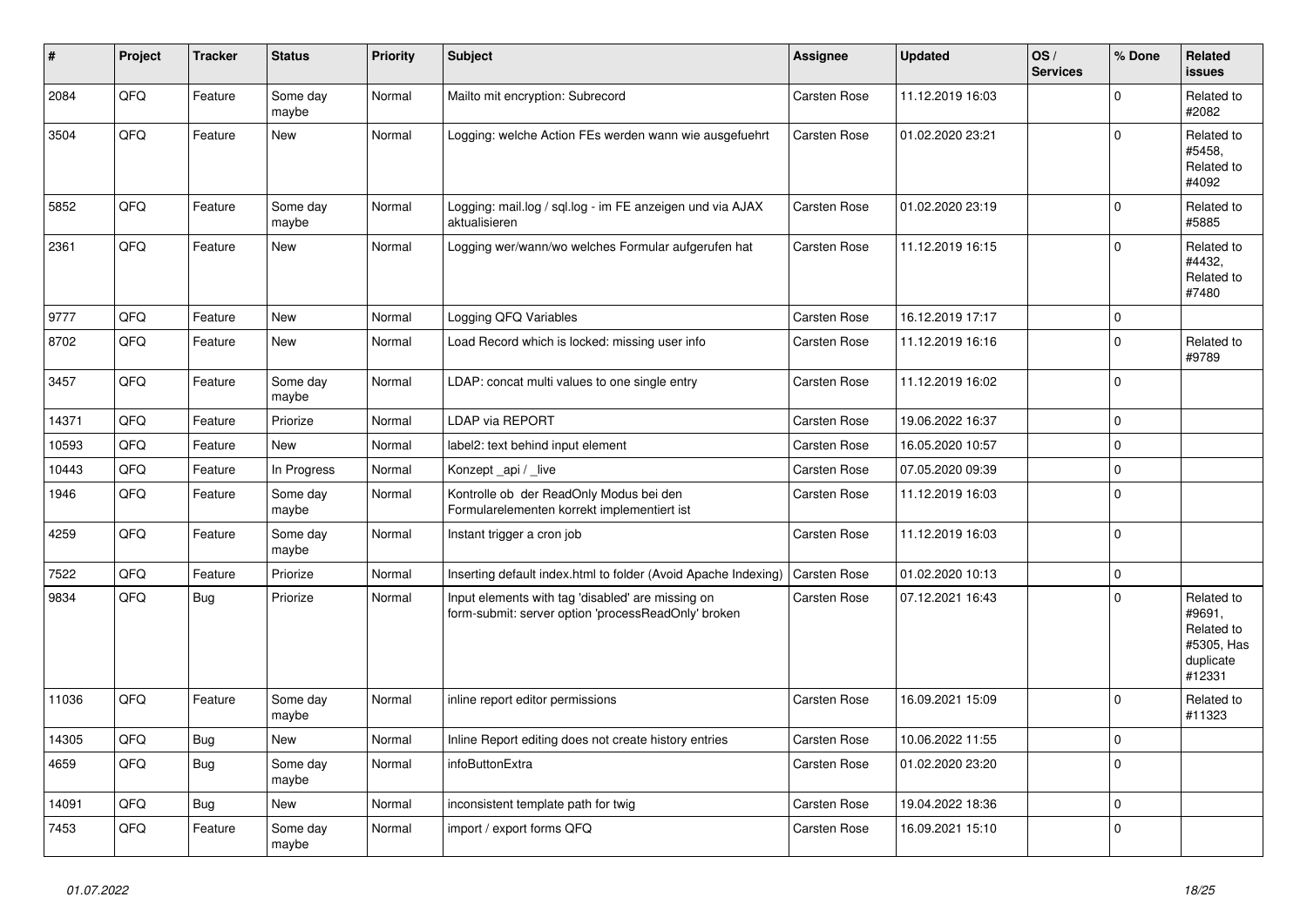| #     | Project | <b>Tracker</b> | <b>Status</b>     | <b>Priority</b> | Subject                                                                                                                             | <b>Assignee</b>     | <b>Updated</b>   | OS/<br><b>Services</b> | % Done       | Related<br><b>issues</b>                     |
|-------|---------|----------------|-------------------|-----------------|-------------------------------------------------------------------------------------------------------------------------------------|---------------------|------------------|------------------------|--------------|----------------------------------------------|
| 7660  | QFQ     | Feature        | <b>New</b>        | Normal          | IMAP: import mails to DB, move / delete mails                                                                                       | Carsten Rose        | 01.02.2020 09:52 |                        | $\Omega$     |                                              |
| 8217  | QFQ     | Feature        | New               | Normal          | if-elseif-else construct                                                                                                            | <b>Carsten Rose</b> | 16.03.2021 18:41 |                        | $\Omega$     | Related to<br>#10716                         |
| 12480 | QFQ     | Feature        | <b>New</b>        | Normal          | If QFQ upgrade is running, block further request                                                                                    | <b>Carsten Rose</b> | 03.05.2021 20:45 |                        | $\mathbf 0$  |                                              |
| 11702 | QFQ     | Feature        | New               | Normal          | HTML Special Char makes no sense for 'allbut' if '&' is<br>forbidden                                                                | <b>Carsten Rose</b> | 07.12.2021 16:35 |                        | $\Omega$     | Related to<br>#5112,<br>Related to<br>#14320 |
| 14283 | QFQ     | Bug            | Priorize          | Normal          | HEIC / HEIF convert doesn't trigger                                                                                                 | <b>Carsten Rose</b> | 19.06.2022 16:37 |                        | $\mathbf{0}$ |                                              |
| 10095 | QFQ     | Feature        | Some day<br>maybe | Normal          | Generic Gitlab Integration into QFQ                                                                                                 | Carsten Rose        | 16.09.2021 15:10 |                        | $\mathbf 0$  |                                              |
| 9900  | QFQ     | Feature        | Priorize          | Normal          | Generic API Call: tt-content record >> JSON                                                                                         | <b>Carsten Rose</b> | 01.02.2020 10:13 |                        | $\mathbf 0$  |                                              |
| 6609  | QFQ     | Feature        | New               | Normal          | Formlet: JSON API erweitern                                                                                                         | <b>Carsten Rose</b> | 01.02.2020 23:21 |                        | 50           |                                              |
| 6602  | QFQ     | Feature        | New               | Normal          | Formlet: in Report auf Mausklick ein mini-form oeffnen                                                                              | Carsten Rose        | 11.12.2019 16:16 |                        | $\mathbf 0$  |                                              |
| 10322 | QFQ     | Bug            | New               | Normal          | FormElement / Radio: missing column 'enum' >> FE not<br>reported                                                                    | <b>Carsten Rose</b> | 07.05.2020 09:37 |                        | $\mathbf{0}$ |                                              |
| 7890  | QFQ     | Bug            | <b>New</b>        | Normal          | FormElement 'required': extraButtonInfo not aligned                                                                                 | <b>Carsten Rose</b> | 11.06.2021 21:17 |                        | $\mathbf 0$  | Related to<br>#11517                         |
| 8034  | QFQ     | Feature        | Priorize          | Normal          | FormElement 'data': 22.22.2222 should not be accepted                                                                               | <b>Carsten Rose</b> | 01.02.2020 10:13 |                        | $\Omega$     |                                              |
| 4008  | QFQ     | <b>Bug</b>     | Some day<br>maybe | Normal          | FormElemen.type=sendmail: wrong 'TO' if 'real<br>name <rea@mail.to>' is used</rea@mail.to>                                          | <b>Carsten Rose</b> | 11.12.2019 16:03 |                        | $\Omega$     |                                              |
| 7290  | QFQ     | Feature        | Priorize          | Normal          | FormEditor: title as textarea if LEN(title)>60                                                                                      | <b>Carsten Rose</b> | 01.02.2020 10:13 |                        | $\mathbf{0}$ | Blocked by<br>#7682                          |
| 14290 | QFQ     | Feature        | Priorize          | Normal          | FormEditor: Show Table Definition                                                                                                   | <b>Carsten Rose</b> | 19.06.2022 16:37 |                        | $\mathbf 0$  |                                              |
| 3350  | QFQ     | Feature        | Some day<br>maybe | Normal          | FormEditor: Hilfetext hinter 'checktype'                                                                                            | Carsten Rose        | 11.12.2019 16:02 |                        | $\mathbf 0$  |                                              |
| 9537  | QFQ     | Feature        | New               | Normal          | FormEditor: Edit fieldset in FrontEnd                                                                                               | <b>Carsten Rose</b> | 01.02.2020 23:22 |                        | $\mathbf 0$  |                                              |
| 3877  | QFQ     | Feature        | Some day<br>maybe | Normal          | FormEditor: die Felder die aktuell nicht gebraucht werden<br>nur auf readonly/disabled setzen (nicht ausblenden > das<br>irritiert. | <b>Carsten Rose</b> | 11.12.2019 16:03 |                        | $\Omega$     |                                              |
| 6998  | QFQ     | Feature        | Priorize          | Normal          | Form: with debug=on show column information as tooltip of<br>column label                                                           | <b>Carsten Rose</b> | 01.02.2020 10:13 |                        | $\mathbf{0}$ |                                              |
| 6289  | QFQ     | Feature        | New               | Normal          | Form: Log                                                                                                                           | Carsten Rose        | 01.02.2020 23:21 |                        | $\mathbf 0$  |                                              |
| 3708  | QFQ     | Feature        | Some day<br>maybe | Normal          | Form: input - 'specialchars', 'none'  gewisse tags erlauben,<br>andere verbieten                                                    | Carsten Rose        | 11.12.2019 16:02 |                        | $\Omega$     | Related to<br>#14320                         |
| 9773  | QFQ     | <b>Bug</b>     | New               | Normal          | form.parameter.formModeGlobal=requiredOff                                                                                           | Carsten Rose        | 01.02.2020 15:56 |                        | 0            |                                              |
| 9668  | QFQ     | Feature        | Priorize          | Normal          | Form.mode: rename 'hidden' to 'hide'                                                                                                | Carsten Rose        | 05.05.2021 22:14 |                        | $\mathbf 0$  | Related to<br>#6437                          |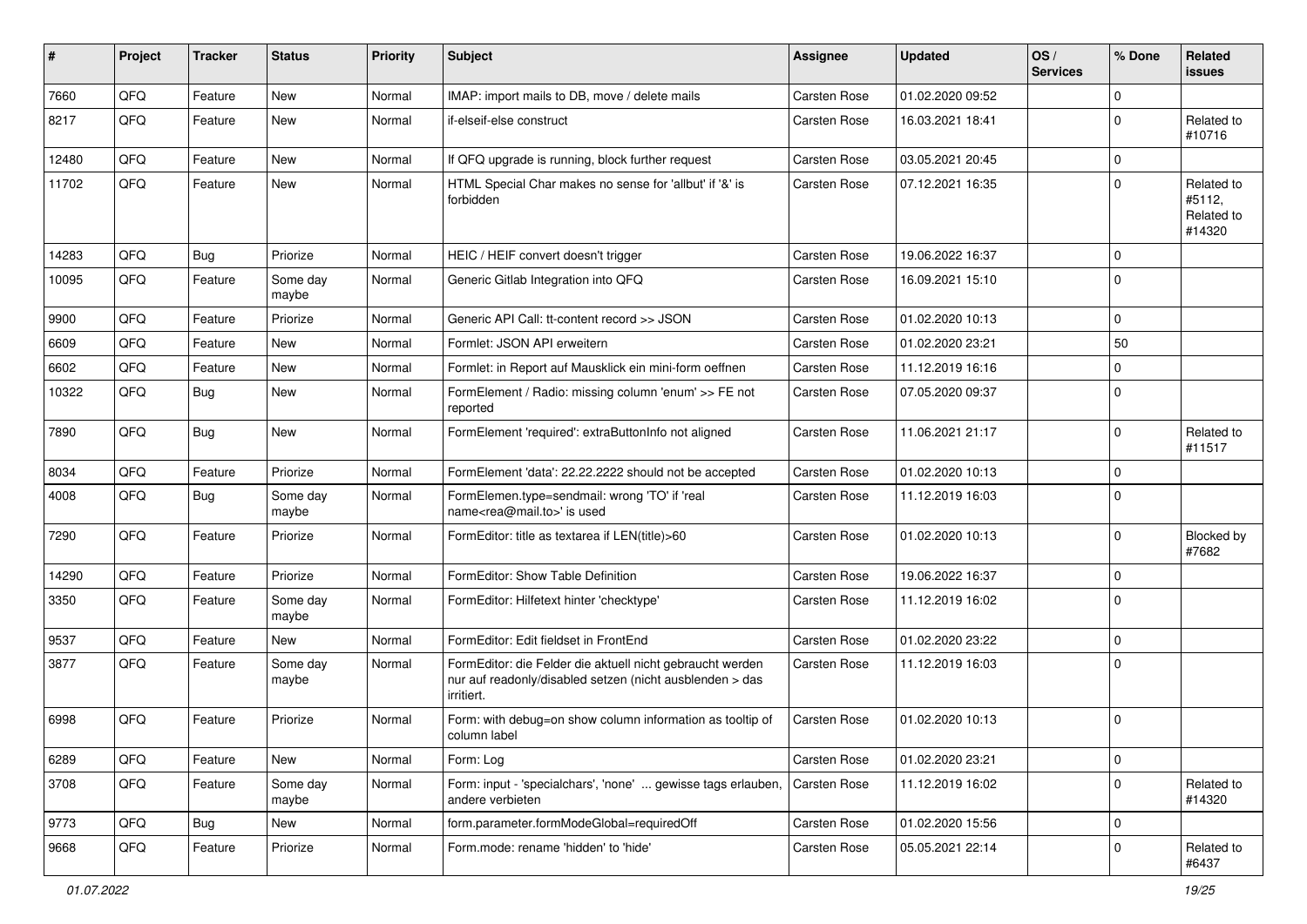| ∦     | Project | <b>Tracker</b> | <b>Status</b>     | <b>Priority</b> | <b>Subject</b>                                                                                                                                      | Assignee            | <b>Updated</b>   | OS/<br><b>Services</b> | % Done      | Related<br>issues    |
|-------|---------|----------------|-------------------|-----------------|-----------------------------------------------------------------------------------------------------------------------------------------------------|---------------------|------------------|------------------------|-------------|----------------------|
| 12581 | QFQ     | Bug            | <b>New</b>        | Normal          | Form.forward=close: Record 'new' in new browser tab > save<br>(& close) >> Form is not reloaded with new created record id<br>and stays in mode=new | <b>Carsten Rose</b> | 19.03.2022 17:48 |                        | $\Omega$    |                      |
| 5983  | QFQ     | Feature        | Some day<br>maybe | Normal          | Form Submit (save & update): normalize date/-time FE                                                                                                | <b>Carsten Rose</b> | 01.02.2020 23:19 |                        | $\Omega$    |                      |
| 5557  | QFQ     | <b>Bug</b>     | Some day<br>maybe | Normal          | Form load: STORE RECORD filled, but should be empty                                                                                                 | <b>Carsten Rose</b> | 01.02.2020 23:19 |                        | $\Omega$    |                      |
| 12315 | QFQ     | Feature        | Some day<br>maybe | Normal          | Form History (Diffs) / Backups                                                                                                                      | Carsten Rose        | 16.09.2021 15:10 |                        | $\Omega$    |                      |
| 11322 | QFQ     | Feature        | Some day<br>maybe | Normal          | Form Element JSON - (multiline parameter field)                                                                                                     | <b>Carsten Rose</b> | 16.09.2021 15:10 |                        | $\Omega$    |                      |
| 4756  | QFQ     | Bug            | New               | Normal          | Form dirty even nothing changes                                                                                                                     | <b>Carsten Rose</b> | 11.12.2019 16:16 |                        | $\mathbf 0$ |                      |
| 9602  | QFQ     | Feature        | New               | Normal          | Form definition as JSON                                                                                                                             | <b>Carsten Rose</b> | 01.02.2020 23:21 |                        | $\Omega$    | Related to<br>#9600  |
| 8336  | QFQ     | Feature        | New               | Normal          | Form > modified > Close New: a) Optional disable popup, b)<br>custom text, c) mode on save: close stay                                              | <b>Carsten Rose</b> | 01.02.2020 23:22 |                        | $\Omega$    | Related to<br>#8335  |
| 6462  | QFQ     | Bug            | New               | Normal          | File Upload: Nutzlose Fehlermeldung wenn Datei zu gross                                                                                             | <b>Carsten Rose</b> | 01.02.2020 23:21 |                        | $\mathbf 0$ | Related to<br>#6139  |
| 4413  | QFQ     | Feature        | New               | Normal          | fieldset: show/hidden, modeSql, dynamicUpdate                                                                                                       | <b>Carsten Rose</b> | 09.02.2022 15:19 |                        | $\mathbf 0$ |                      |
| 4872  | QFQ     | Feature        | Some day<br>maybe | Normal          | Fields of Typo3 page available in STORE TYPO3                                                                                                       | <b>Carsten Rose</b> | 01.02.2020 23:19 |                        | $\Omega$    |                      |
| 10937 | QFQ     | Bug            | <b>New</b>        | Normal          | Fehler mit abhängigen Select- Feldern beim Positionieren                                                                                            | <b>Carsten Rose</b> | 12.11.2020 23:45 |                        | $\mathbf 0$ |                      |
| 7920  | QFQ     | Feature        | New               | Normal          | FE: Syntax Highlight, Zeinlenumbruch                                                                                                                | <b>Carsten Rose</b> | 01.02.2020 10:03 |                        | $\Omega$    |                      |
| 7512  | QFQ     | <b>Bug</b>     | New               | Normal          | FE: inputType=number >> 'pattern' is not respected                                                                                                  | <b>Carsten Rose</b> | 01.02.2020 23:22 |                        | $\Omega$    |                      |
| 9533  | QFQ     | Bug            | New               | Normal          | FE.type=upload: Check in 'beforeSave' if upload is given                                                                                            | <b>Carsten Rose</b> | 01.02.2020 23:22 |                        | $\mathbf 0$ | Related to<br>#11523 |
| 8037  | QFQ     | Bug            | Priorize          | Normal          | FE.type=upload (advanced mode): {{slaveld:V}} missing<br>during dynamic update                                                                      | <b>Carsten Rose</b> | 01.02.2020 10:13 |                        | $\Omega$    |                      |
| 12162 | QFQ     | Feature        | <b>New</b>        | Normal          | FE.type=sendmail: personalized mailing (several mails) via<br>template                                                                              | Carsten Rose        | 03.05.2021 20:45 |                        | $\Omega$    |                      |
| 10082 | QFQ     | <b>Bug</b>     | New               | Normal          | FE.type=SELECT - 'sanatize' Class                                                                                                                   | <b>Carsten Rose</b> | 07.05.2020 09:36 |                        | $\Omega$    | Related to<br>#10081 |
| 9317  | QFQ     | Bug            | New               | Normal          | FE.type=note: with dynamic show/hidden an empty label<br>causes trouble                                                                             | Carsten Rose        | 01.02.2020 23:22 |                        | $\Omega$    |                      |
| 8049  | QFQ     | Bug            | New               | Normal          | FE.type=note, column 'value': text moves some pixel to top<br>after save                                                                            | <b>Carsten Rose</b> | 01.02.2020 23:22 |                        | $\Omega$    |                      |
| 5559  | QFQ     | Bug            | New               | Normal          | FE.type = Upload: 'accept' might contain variables                                                                                                  | <b>Carsten Rose</b> | 11.05.2020 21:23 |                        | $\mathbf 0$ |                      |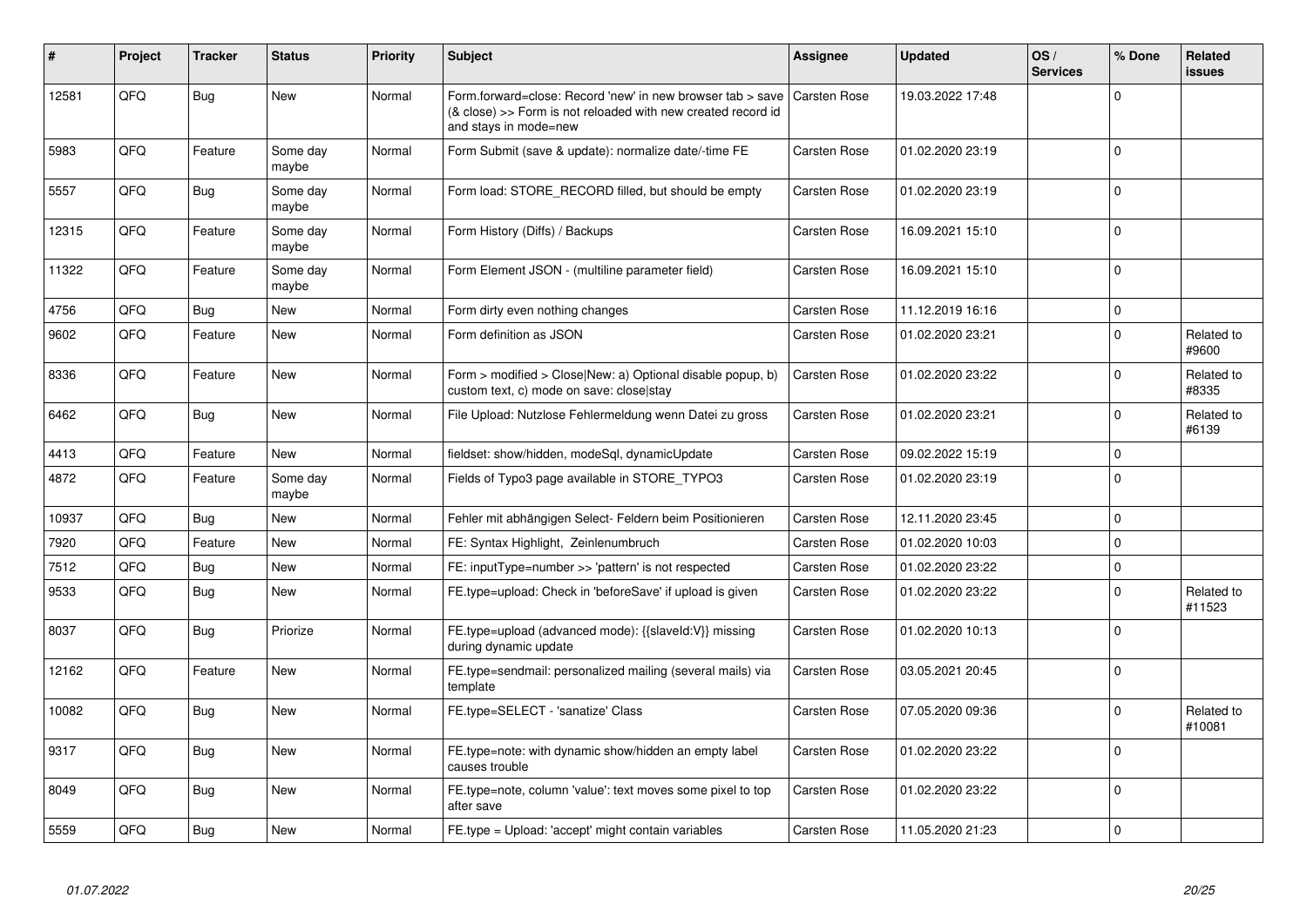| $\vert$ # | Project | <b>Tracker</b> | <b>Status</b>     | Priority | <b>Subject</b>                                                                                                       | <b>Assignee</b>     | <b>Updated</b>   | OS/<br><b>Services</b> | % Done       | Related<br><b>issues</b>                                                                                                       |
|-----------|---------|----------------|-------------------|----------|----------------------------------------------------------------------------------------------------------------------|---------------------|------------------|------------------------|--------------|--------------------------------------------------------------------------------------------------------------------------------|
| 5021      | QFQ     | <b>Bug</b>     | Some day<br>maybe | Normal   | FE.typ=extra - during save displays error 'datum2' already<br>filled in STORE_SIP - the value is stored nevertheless | <b>Carsten Rose</b> | 01.02.2020 23:19 |                        | $\Omega$     | Related to<br>#3875                                                                                                            |
| 10013     | QFQ     | Feature        | Some day<br>maybe | Normal   | FE.typ=editor: CodeMirror                                                                                            | <b>Carsten Rose</b> | 08.06.2022 10:37 |                        | 0            | Related to<br>#12611,<br>Related to<br>#12490,<br>Related to<br>#7732                                                          |
| 8277      | QFQ     | Feature        | Priorize          | Normal   | fe.parameter.default=                                                                                                | <b>Carsten Rose</b> | 01.02.2020 23:17 |                        | $\Omega$     | Related to<br>#8113                                                                                                            |
| 7656      | QFQ     | <b>Bug</b>     | Priorize          | Normal   | FE with required, 'pattern' and 'extraButtonLock': always<br>complain about missing value                            | Carsten Rose        | 01.02.2020 10:13 |                        | $\Omega$     |                                                                                                                                |
| 3547      | QFQ     | Bug            | <b>New</b>        | Normal   | FE of type 'note' causes writing of empty fields.                                                                    | <b>Carsten Rose</b> | 01.02.2020 23:21 |                        | $\mathbf 0$  |                                                                                                                                |
| 12040     | QFQ     | Bug            | New               | Normal   | FE Mode 'hidden' für zwei FEs auf einer Zeile                                                                        | <b>Carsten Rose</b> | 18.02.2021 10:13 |                        | $\mathbf{0}$ |                                                                                                                                |
| 3750      | QFQ     | Bug            | Some day<br>maybe | Normal   | FE in a row: if one violates check, all are red                                                                      | <b>Carsten Rose</b> | 11.12.2019 16:03 |                        | $\Omega$     |                                                                                                                                |
| 7812      | QFQ     | Feature        | <b>New</b>        | Normal   | FE 'Subrecord' - new option 'subrecordShowFilter',<br>'subrecordPaging'                                              | <b>Carsten Rose</b> | 01.02.2020 23:22 |                        | $\mathbf 0$  |                                                                                                                                |
| 9352      | QFQ     | Feature        | New               | Normal   | FE 'Native' fire slaveld, sqlAfter, sqlIns                                                                           | <b>Carsten Rose</b> | 01.02.2020 23:22 |                        | 0            |                                                                                                                                |
| 8584      | QFQ     | Feature        | Priorize          | Normal   | FE 'Action' - never assign to Container (except Template<br>Group)                                                   | <b>Carsten Rose</b> | 01.02.2020 10:13 |                        | $\Omega$     |                                                                                                                                |
| 9862      | QFQ     | <b>Bug</b>     | Priorize          | Normal   | Failed writing to sql mail qfq.log should throw an exception                                                         | Carsten Rose        | 01.02.2020 10:13 |                        | $\Omega$     |                                                                                                                                |
| 8719      | QFQ     | Feature        | <b>New</b>        | Normal   | extraButtonLock: add support for 0/1                                                                                 | <b>Carsten Rose</b> | 01.02.2020 23:22 |                        | $\mathbf 0$  |                                                                                                                                |
| 4528      | QFQ     | Bug            | Some day<br>maybe | Normal   | extraButtonLock mit SQLAhead Bug                                                                                     | <b>Carsten Rose</b> | 01.02.2020 23:19 |                        | $\Omega$     |                                                                                                                                |
| 11517     | QFQ     | Bug            | In Progress       | Normal   | extraButtonInfo Broken for multiple FormElements                                                                     | <b>Carsten Rose</b> | 12.05.2022 13:12 |                        | $\Omega$     | Related to<br>#7890,<br>Related to<br>#3811, Has<br>duplicate<br>#10905, Has<br>duplicate<br>#10553, Has<br>duplicate<br>#6779 |
| 11217     | QFQ     | Feature        | Some day<br>maybe | Normal   | <b>Extend Script Functionality</b>                                                                                   | Carsten Rose        | 16.09.2021 15:10 |                        | $\Omega$     |                                                                                                                                |
| 3900      | QFQ     | Feature        | Some day<br>maybe | Normal   | Extend documentation of 'Copy / Paste'                                                                               | Carsten Rose        | 11.12.2019 16:03 |                        | $\Omega$     | Related to<br>#3899                                                                                                            |
| 6594      | QFQ     | Feature        | <b>New</b>        | Normal   | Excel: on download, check if there is a valid sip                                                                    | <b>Carsten Rose</b> | 01.02.2020 23:21 |                        | $\Omega$     |                                                                                                                                |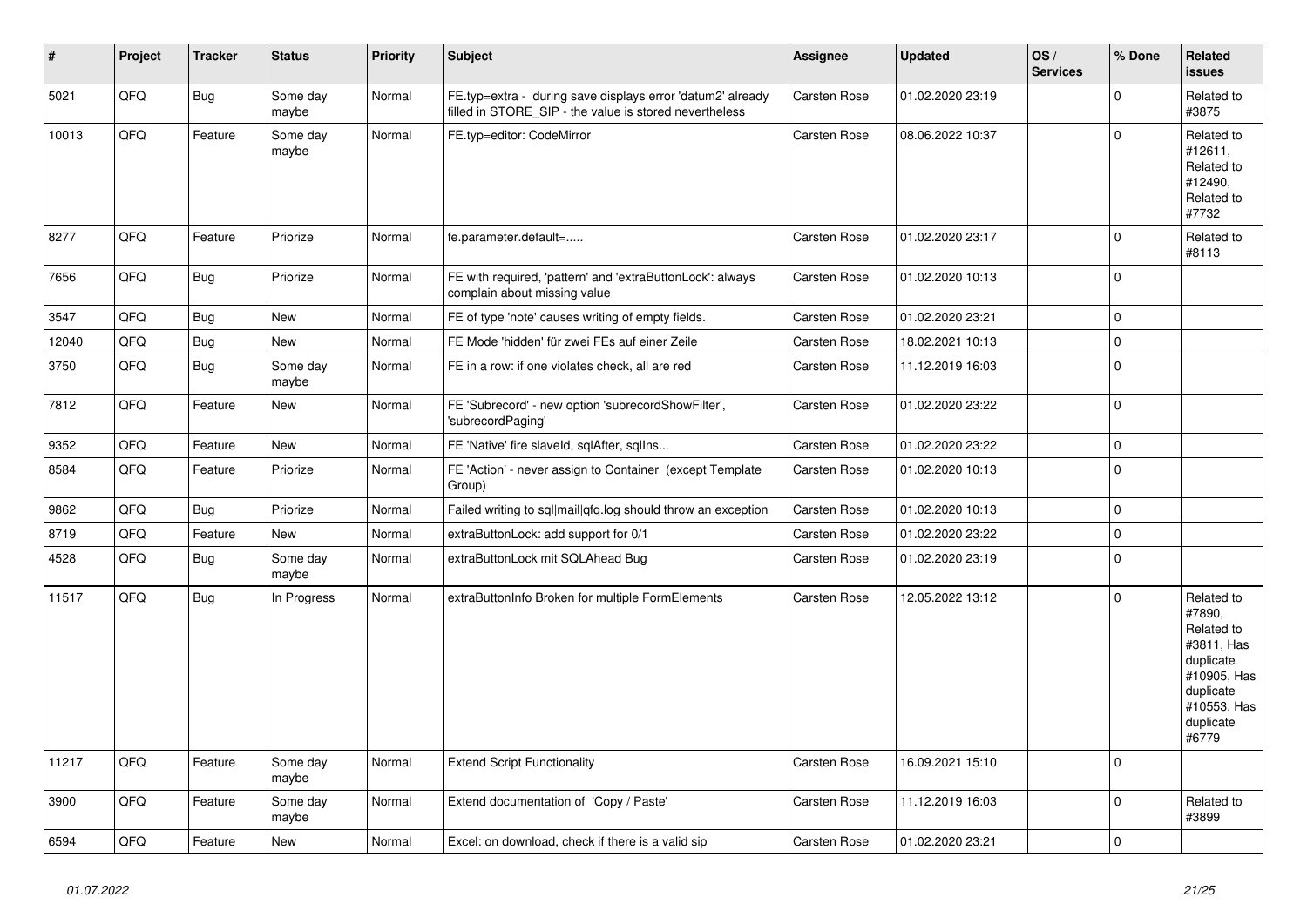| #     | Project | <b>Tracker</b> | <b>Status</b>     | <b>Priority</b> | <b>Subject</b>                                                                                                          | <b>Assignee</b>     | <b>Updated</b>   | OS/<br><b>Services</b> | % Done      | Related<br>issues         |
|-------|---------|----------------|-------------------|-----------------|-------------------------------------------------------------------------------------------------------------------------|---------------------|------------------|------------------------|-------------|---------------------------|
| 12024 | QFQ     | Feature        | New               | Normal          | Excel Export: text columns by default decode<br>htmlspeciachar()                                                        | Carsten Rose        | 17.02.2021 23:55 |                        | $\Omega$    | Related to<br>#12022      |
| 10976 | QFQ     | Feature        | New               | Normal          | Excel Export Verbesserungen                                                                                             | <b>Carsten Rose</b> | 06.08.2020 10:56 |                        | $\mathbf 0$ |                           |
| 4328  | QFQ     | Bug            | Some day<br>maybe | Normal          | Error Message: Show FE name/number on problems in FE                                                                    | <b>Carsten Rose</b> | 01.02.2020 23:20 |                        | $\Omega$    |                           |
| 4330  | QFQ     | Feature        | Some day<br>maybe | Normal          | Error Message: report missing {{ / }} in sqlUpdate, sqlInsert,<br>sqlDelete, sqlAfter, sqlBefore in FE action elements. | <b>Carsten Rose</b> | 01.02.2020 23:20 |                        | $\mathbf 0$ |                           |
| 9128  | QFQ     | Feature        | New               | Normal          | Error Message: not replaced variables- a) replace back to '{{'<br>b) underline                                          | <b>Carsten Rose</b> | 01.02.2020 23:22 |                        | $\Omega$    | Related to<br>#9129       |
| 9127  | QFQ     | <b>Bug</b>     | New               | Normal          | Error Message: change 'roll over' color - text not readable                                                             | <b>Carsten Rose</b> | 01.02.2020 23:22 |                        | $\Omega$    |                           |
| 6912  | QFQ     | <b>Bug</b>     | New               | Normal          | error Message Var 'deadline' already set in SIP - in Form<br>with FE.value={{deadline:R:::{{deadlinePeriod:Y}}}}        | <b>Carsten Rose</b> | 01.02.2020 23:21 |                        | 0           |                           |
| 5132  | QFQ     | Feature        | Some day<br>maybe | Normal          | Error Message sendmail missing attachment: more details                                                                 | <b>Carsten Rose</b> | 01.02.2020 23:19 |                        | $\Omega$    |                           |
| 7547  | QFQ     | Bug            | New               | Normal          | Error Message in afterSave: wrong parameter column<br>reported                                                          | <b>Carsten Rose</b> | 01.02.2020 23:22 |                        | $\Omega$    |                           |
| 6677  | QFQ     | <b>Bug</b>     | New               | Normal          | Error message FE Action Element: no/wrong FE reference<br>who cause the problem.                                        | <b>Carsten Rose</b> | 01.02.2020 23:21 |                        | $\Omega$    |                           |
| 9013  | QFQ     | Bug            | <b>New</b>        | Normal          | Error in Twig template not handled                                                                                      | <b>Carsten Rose</b> | 20.10.2021 13:43 |                        | $\mathbf 0$ |                           |
| 6250  | QFQ     | Feature        | In Progress       | Normal          | Enhance layout: a) Subrecord, b) Subrecord-Title                                                                        | <b>Carsten Rose</b> | 01.02.2020 23:22 |                        | 0           | Related to<br>#5391       |
| 8585  | QFQ     | Feature        | Priorize          | Normal          | Enhance Error message for 'unknown form'                                                                                | <b>Carsten Rose</b> | 01.02.2020 10:13 |                        | $\mathbf 0$ |                           |
| 5579  | QFQ     | Feature        | Some day<br>maybe | Normal          | Enhance Doc / Presentation: variable type 'link column type'                                                            | <b>Carsten Rose</b> | 01.02.2020 23:19 |                        | $\Omega$    |                           |
| 9783  | QFQ     | Bug            | <b>New</b>        | Normal          | Email with special characters                                                                                           | <b>Carsten Rose</b> | 01.02.2020 23:22 |                        | $\mathbf 0$ |                           |
| 11460 | QFQ     | Feature        | New               | Normal          | Easier creation of changelog: gitchangelog                                                                              | <b>Carsten Rose</b> | 12.06.2021 10:20 |                        | $\Omega$    | Related to<br>#13467      |
| 7109  | QFQ     | Feature        | New               | Normal          | Dynamic Updates: row/element hide                                                                                       | <b>Carsten Rose</b> | 01.02.2020 23:22 |                        | $\Omega$    | Has<br>duplicate<br>#4081 |
| 7002  | QFQ     | Bug            | New               | Normal          | Dynamic Update: row does not disappear / appear                                                                         | <b>Carsten Rose</b> | 01.02.2020 23:22 |                        | 0           |                           |
| 3682  | QFQ     | Bug            | Some day<br>maybe | Normal          | Dynamic update: Radio buttons                                                                                           | <b>Carsten Rose</b> | 11.12.2019 16:02 |                        | l O         |                           |
| 4082  | QFQ     | Feature        | New               | Normal          | Dynamic Update: modeSql - useful default                                                                                | Carsten Rose        | 01.02.2020 23:22 |                        | $\mathbf 0$ |                           |
| 8106  | QFQ     | <b>Bug</b>     | Some day<br>maybe | Normal          | Dynamic Update: Feld kann nicht auf empty zurückgesetzt<br>werden                                                       | Carsten Rose        | 11.12.2019 16:01 |                        | $\mathbf 0$ |                           |
| 3811  | QFQ     | Bug            | Some day<br>maybe | Normal          | Dynamic Update: extraButtonInfo - Text aktualisieren                                                                    | Carsten Rose        | 11.12.2019 16:03 |                        | 0           | Related to<br>#11517      |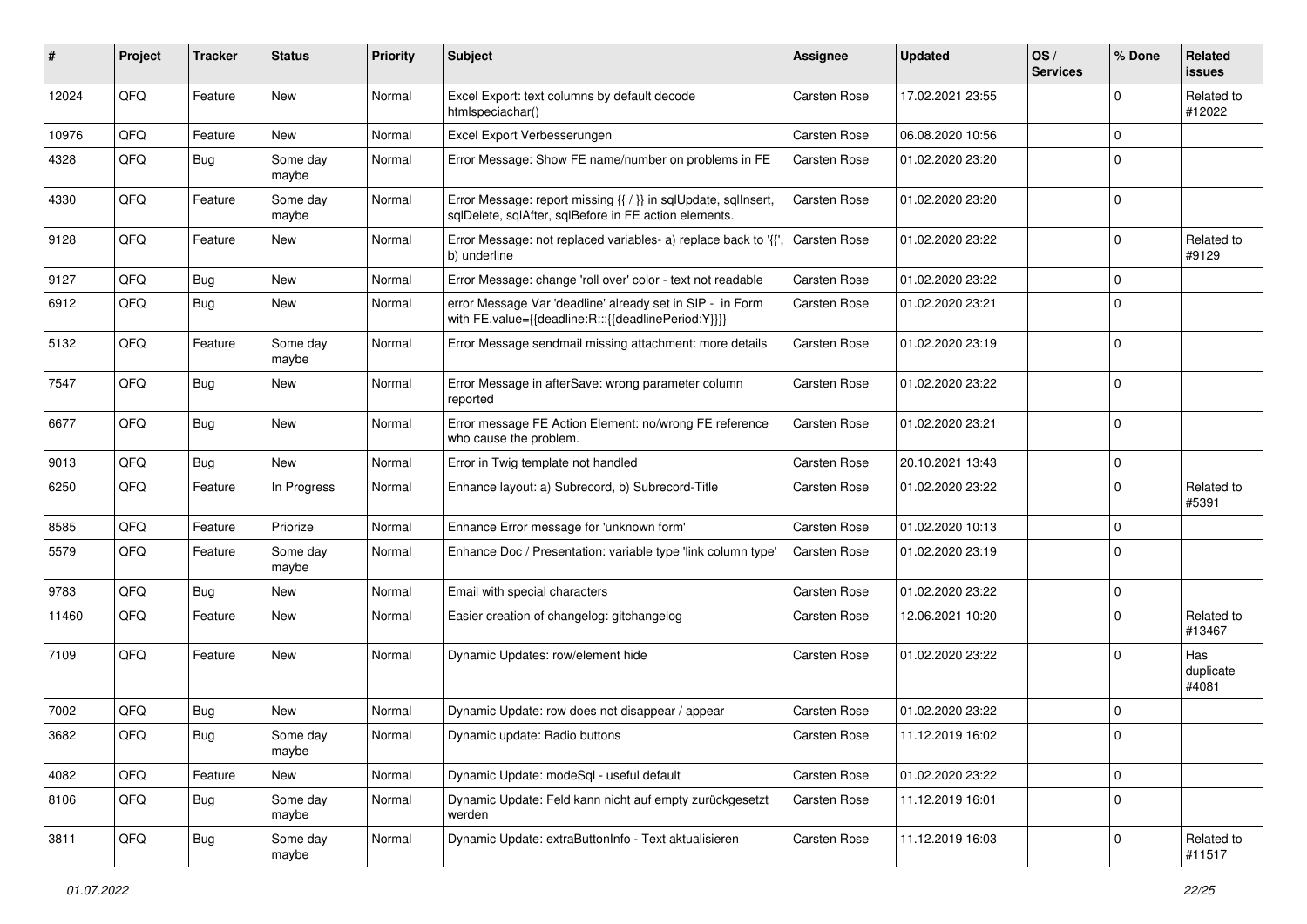| #     | Project | <b>Tracker</b> | <b>Status</b>              | <b>Priority</b> | <b>Subject</b>                                                                                                     | <b>Assignee</b>     | <b>Updated</b>   | OS/<br><b>Services</b> | % Done      | Related<br>issues    |
|-------|---------|----------------|----------------------------|-----------------|--------------------------------------------------------------------------------------------------------------------|---------------------|------------------|------------------------|-------------|----------------------|
| 11504 | QFQ     | Feature        | New                        | Normal          | Dynamic Update: Button text update for 'Save',' Close' &<br>'Delete'                                               | Carsten Rose        | 12.11.2020 23:44 |                        | $\Omega$    |                      |
| 3216  | QFQ     | Feature        | Some day<br>maybe          | Normal          | dynamic update für checkbox label2                                                                                 | <b>Carsten Rose</b> | 11.12.2019 16:03 |                        | $\mathbf 0$ | Related to<br>#2081  |
| 4583  | QFQ     | Bug            | Some day<br>maybe          | Normal          | Dynamic Update bei TypeAhead Feldern                                                                               | <b>Carsten Rose</b> | 01.02.2020 23:19 |                        | 0           |                      |
| 4869  | QFQ     | Feature        | Some day<br>maybe          | Normal          | Dynamic Update (show, hide, readonly?, required?) for<br><b>Template Group Elements</b>                            | <b>Carsten Rose</b> | 01.02.2020 23:19 |                        | 0           | Related to<br>#4865  |
| 9975  | QFQ     | <b>Bug</b>     | Priorize                   | Normal          | Dropdown Menu: 'r:3' broken                                                                                        | <b>Carsten Rose</b> | 01.02.2020 10:13 |                        | $\mathbf 0$ |                      |
| 2995  | QFQ     | Feature        | Some day<br>maybe          | Normal          | Dropdown JQuery Plugin: 'chosen' - Moeglichkeit um Select<br>Listen mehr Funktion zu geben. Kein Bootstrap noetig. | <b>Carsten Rose</b> | 11.12.2019 16:03 |                        | $\Omega$    |                      |
| 10119 | QFQ     | Feature        | New                        | Normal          | Dropdown (selectlist) & TypeAhead: format and catagorize<br>list                                                   | <b>Carsten Rose</b> | 07.05.2020 09:36 |                        | $\mathbf 0$ |                      |
| 12603 | QFQ     | Feature        | New                        | Normal          | Dropdown (Select), Radio, checkbox:<br>itemListAlways={{!SELECT key, value}}                                       | <b>Carsten Rose</b> | 19.03.2022 17:47 |                        | l 0         |                      |
| 7217  | QFQ     | Feature        | Priorize                   | Normal          | Download: notice User if `_sip=?` is missing                                                                       | <b>Carsten Rose</b> | 01.02.2020 10:13 |                        | $\mathbf 0$ |                      |
| 6292  | QFQ     | Feature        | New                        | Normal          | Download: File speichern mit Hash aber original Filename in<br>der Datenbank vermerken fuer Downloads              | <b>Carsten Rose</b> | 01.02.2020 23:21 |                        | $\Omega$    |                      |
| 10996 | QFQ     | Feature        | New                        | Normal          | Download video via sip: no seek                                                                                    | Carsten Rose        | 12.08.2020 14:18 |                        | $\mathbf 0$ |                      |
| 4293  | QFQ     | Bug            | Some day<br>maybe          | Normal          | Download broken if token 'd:' is missing - but no error<br>message                                                 | <b>Carsten Rose</b> | 11.12.2019 16:03 |                        | $\mathbf 0$ | Related to<br>#7514  |
| 12109 | QFQ     | Feature        | New                        | Normal          | Donwload Link: Plain, SIP, Persistent Link, Peristent SIP -<br>new notation                                        | <b>Carsten Rose</b> | 03.05.2021 20:45 |                        | $\mathbf 0$ | Related to<br>#12085 |
| 3905  | QFQ     | Feature        | Some day<br>maybe          | Normal          | Documentation: Best Practice anhand eines Online<br>Bewerbungstools                                                | <b>Carsten Rose</b> | 11.12.2019 16:03 |                        | $\Omega$    |                      |
| 8894  | QFQ     | Feature        | Some day<br>maybe          | Normal          | Documentation Tags Usable in QFQ Application                                                                       | <b>Carsten Rose</b> | 11.12.2019 16:01 |                        | $\Omega$    |                      |
| 13460 | QFQ     | Bug            | New                        | Normal          | Doc: Password set/reset  password should not processed<br>with 'html encode'                                       | <b>Carsten Rose</b> | 19.03.2022 17:46 |                        | $\Omega$    |                      |
| 8892  | QFQ     | Feature        | Some day<br>maybe          | Normal          | Display and Edit SQL Comments in Form Editor                                                                       | <b>Carsten Rose</b> | 11.12.2019 16:01 |                        | $\mathbf 0$ |                      |
| 3458  | QFQ     | Feature        | Some day<br>maybe          | Normal          | Display 'Edit Form Element'-Checkbox on form: should<br>depend on FE Group                                         | <b>Carsten Rose</b> | 11.12.2019 16:02 |                        | $\mathbf 0$ | Related to<br>#3447  |
| 12503 | QFQ     | Feature        | Priorize                   | Normal          | Detect dangerous UPDATE statement with missing WHERE                                                               | Carsten Rose        | 05.05.2021 22:09 |                        | $\mathbf 0$ |                      |
| 7481  | QFQ     | Feature        | New                        | Normal          | Detect 'BaseUrl' automatically                                                                                     | Carsten Rose        | 01.02.2020 23:21 |                        | $\mathbf 0$ |                      |
| 7630  | QFQ     | Feature        | Priorize                   | Normal          | detailed error message for simple upload                                                                           | Carsten Rose        | 01.02.2020 10:13 |                        | 0           |                      |
| 13566 | QFQ     | Feature        | Ready to sync<br>(develop) | Normal          | Delete config-example.qfq.php file                                                                                 | Carsten Rose        | 23.12.2021 09:25 |                        | 0           |                      |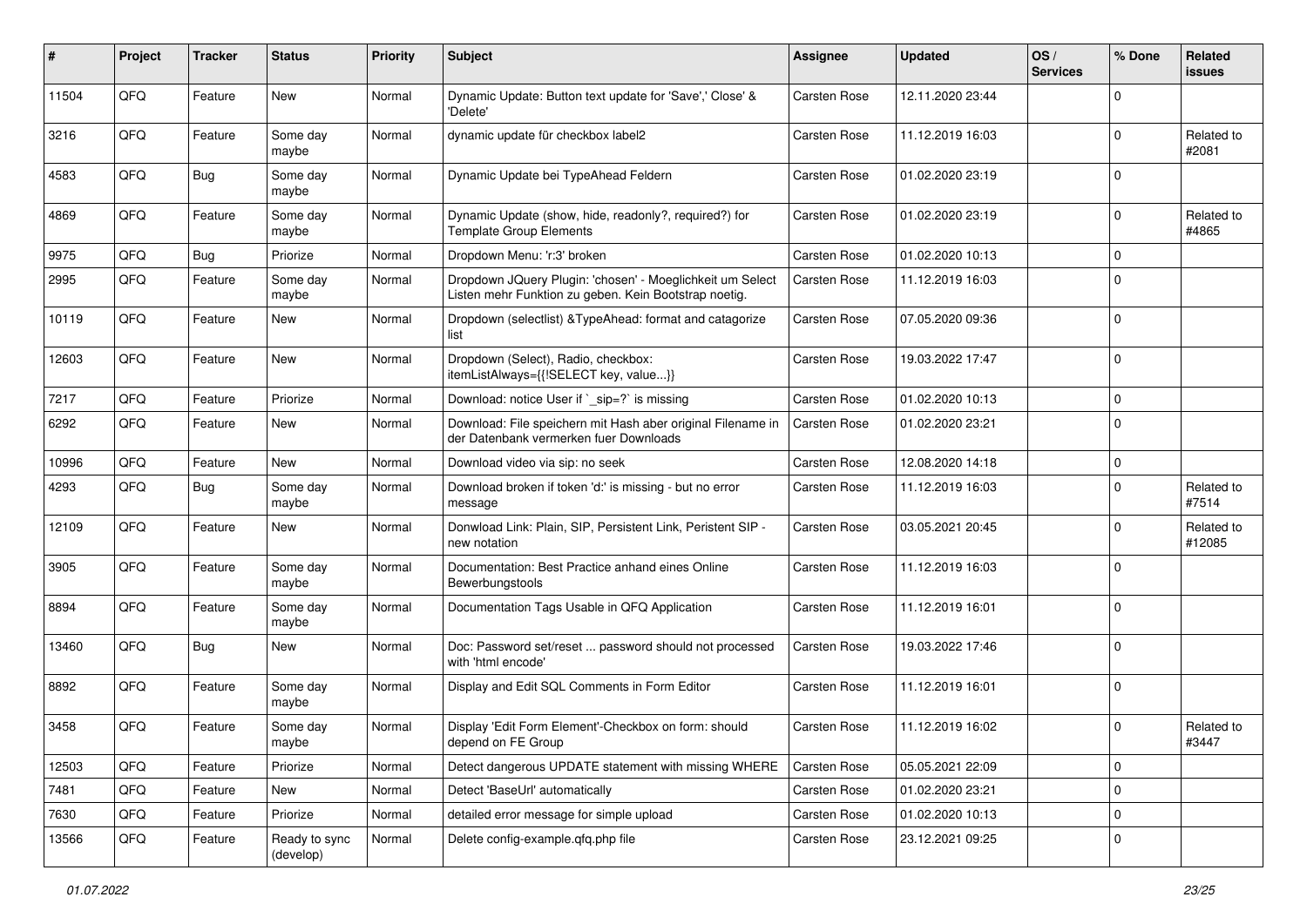| #     | <b>Project</b> | <b>Tracker</b> | <b>Status</b>     | <b>Priority</b> | <b>Subject</b>                                                                                                                | <b>Assignee</b>     | <b>Updated</b>   | OS/<br><b>Services</b> | % Done       | Related<br>issues                            |
|-------|----------------|----------------|-------------------|-----------------|-------------------------------------------------------------------------------------------------------------------------------|---------------------|------------------|------------------------|--------------|----------------------------------------------|
| 9348  | QFQ            | Feature        | New               | Normal          | defaultThumbnailSize: pre render thumbnails                                                                                   | <b>Carsten Rose</b> | 12.06.2021 09:05 |                        | $\Omega$     |                                              |
| 3331  | QFQ            | Feature        | Some day<br>maybe | Normal          | Default Tooltip fuer page? Links: mit Form und Record ID                                                                      | <b>Carsten Rose</b> | 11.12.2019 16:02 |                        | $\Omega$     |                                              |
| 3130  | QFQ            | Bug            | Some day<br>maybe | Normal          | Debug Info's nicht korrekt nach 'New > Save'.                                                                                 | <b>Carsten Rose</b> | 11.12.2019 16:03 |                        | 0            | Related to<br>#3253                          |
| 12337 | QFQ            | Feature        | Some day<br>maybe | Normal          | Database.php: better caching                                                                                                  | <b>Carsten Rose</b> | 16.09.2021 15:10 |                        | $\Omega$     |                                              |
| 9136  | QFQ            | Feature        | New               | Normal          | Create ZIP files with dynamic PDFs                                                                                            | <b>Carsten Rose</b> | 01.02.2020 23:22 |                        | $\mathbf 0$  |                                              |
| 13841 | QFQ            | Feature        | New               | Normal          | Create PDF via iText - evaluate                                                                                               | <b>Carsten Rose</b> | 19.03.2022 17:42 |                        | $\mathbf 0$  |                                              |
| 13843 | QFQ            | Feature        | New               | Normal          | Create JWT via QFQ                                                                                                            | Carsten Rose        | 19.03.2022 17:42 |                        | $\mathbf{0}$ |                                              |
| 8089  | QFQ            | Feature        | New               | Normal          | Copy/Paste for FormElements                                                                                                   | <b>Carsten Rose</b> | 01.02.2020 23:22 |                        | $\mathbf 0$  |                                              |
| 12330 | QFQ            | Feature        | New               | Normal          | Copy to input field / text area / TinyMCE                                                                                     | <b>Carsten Rose</b> | 07.04.2021 09:01 |                        | $\mathbf 0$  |                                              |
| 12327 | QFQ            | Bug            | New               | Normal          | Copy to clipboard: Glyphicon can not be changed                                                                               | <b>Carsten Rose</b> | 27.12.2021 17:59 |                        | $\mathbf 0$  |                                              |
| 4650  | QFQ            | Feature        | Some day<br>maybe | Normal          | Convert html to doc/rtf                                                                                                       | <b>Carsten Rose</b> | 01.02.2020 23:20 |                        | $\Omega$     | Related to<br>#10704                         |
| 12714 | QFQ            | Bug            | New               | Normal          | Conversion of GIF to PDF broken when GIF contains Alpha.                                                                      | <b>Carsten Rose</b> | 19.03.2022 17:49 |                        | $\mathbf 0$  |                                              |
| 3349  | QFQ            | <b>Bug</b>     | Some day<br>maybe | Normal          | config.qfq.ini: a) vertraegt keine '=' im Value (z.B. Passwort),<br>b) Values sollten in ticks einschliessbar sein (spaces, ) | <b>Carsten Rose</b> | 11.12.2019 16:02 |                        | $\mathbf 0$  |                                              |
| 7102  | QFQ            | Feature        | New               | Normal          | Comment sign in report: '#' and '--'                                                                                          | <b>Carsten Rose</b> | 01.02.2020 23:21 |                        | $\mathbf 0$  |                                              |
| 6715  | QFQ            | Feature        | Some day<br>maybe | Normal          | Code-Refactoring: dbArray vereinheitlichen                                                                                    | <b>Carsten Rose</b> | 11.12.2019 16:02 |                        | $\Omega$     |                                              |
| 12163 | QFQ            | Feature        | New               | Normal          | Checkbox: table wrap                                                                                                          | <b>Carsten Rose</b> | 03.05.2021 20:51 |                        | $\mathbf 0$  |                                              |
| 9691  | QFQ            | Bug            | In Progress       | Normal          | Checkbox: dynamic update > readonly                                                                                           | <b>Carsten Rose</b> | 01.02.2020 23:22 |                        | 50           | Related to<br>#9834                          |
| 11752 | QFQ            | Bug            | New               | Normal          | checkbox renders multiple input elements with same name                                                                       | <b>Carsten Rose</b> | 17.12.2020 14:58 |                        | $\mathbf 0$  | Related to<br>#11750                         |
| 9669  | QFQ            | <b>Bug</b>     | Some day<br>maybe | Normal          | Checkbox / Template Group: radio/checkbox visible broken<br>after 'add'                                                       | <b>Carsten Rose</b> | 16.06.2021 13:47 |                        | $\Omega$     | Related to<br>#8091                          |
| 12474 | QFQ            | Feature        | New               | Normal          | Check BaseConfigURL if it is given and the the last char is '/'                                                               | <b>Carsten Rose</b> | 03.05.2021 20:45 |                        | $\mathbf 0$  |                                              |
| 13451 | QFQ            | <b>Bug</b>     | New               | Normal          | Character Counter / Max Character: Problem in Safari                                                                          | <b>Carsten Rose</b> | 15.04.2022 17:18 |                        | $\mathbf 0$  |                                              |
| 13467 | QFQ            | Feature        | New               | Normal          | ChangeLog Generator                                                                                                           | <b>Carsten Rose</b> | 19.03.2022 17:46 |                        | 0            | Related to<br>#11460                         |
| 9781  | QFQ            | Feature        | New               | Normal          | Button: CSS class to make buttons smaller                                                                                     | <b>Carsten Rose</b> | 01.02.2020 23:22 |                        | 0            |                                              |
| 10716 | QFQ            | Feature        | Some day<br>maybe | Normal          | Business Logic mit Externen Skripten                                                                                          | Carsten Rose        | 16.09.2021 15:10 |                        | $\mathbf 0$  | Related to<br>#10713,<br>Related to<br>#8217 |